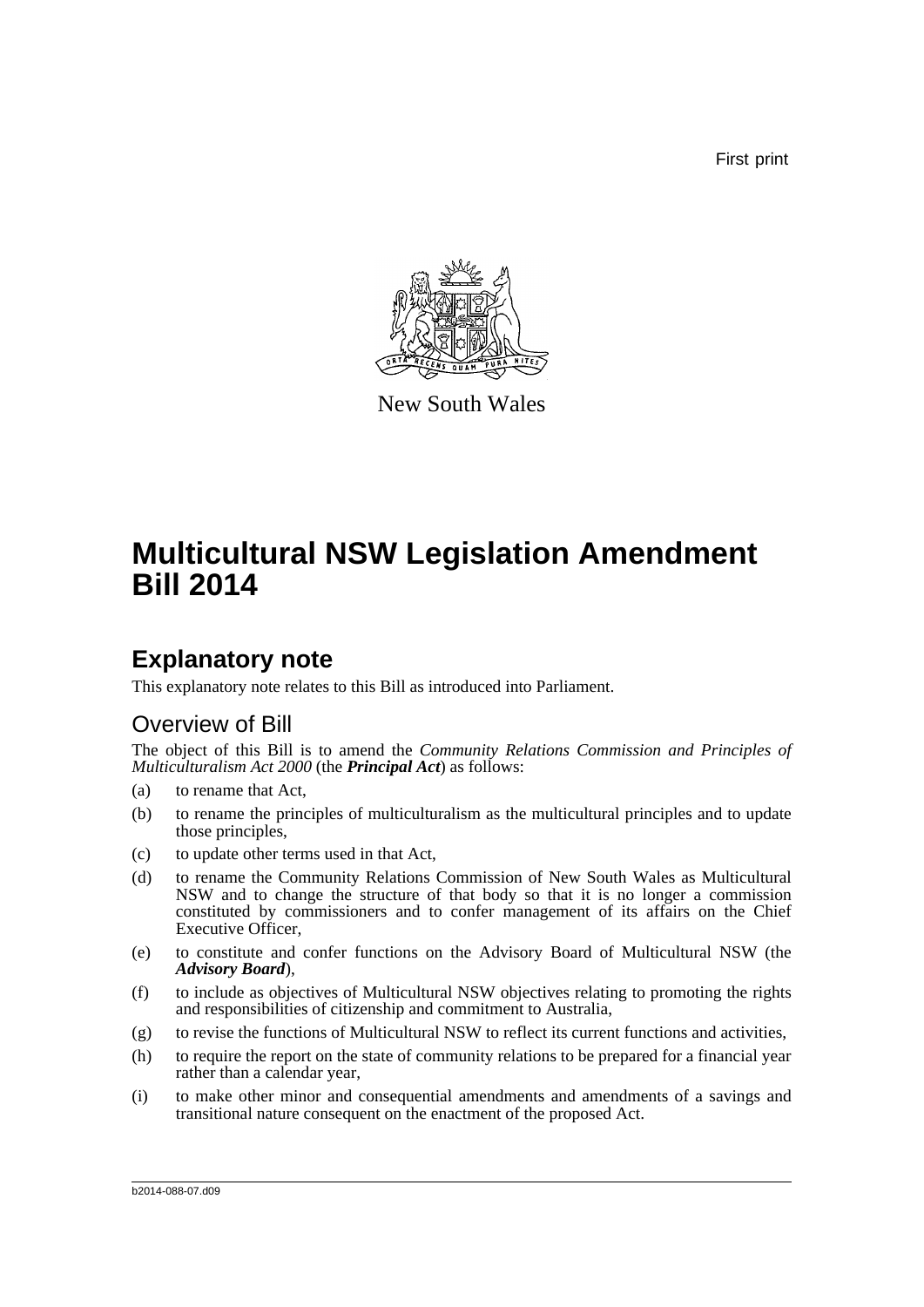### Outline of provisions

**Clause 1** sets out the name (also called the short title) of the proposed Act.

**Clause 2** provides for the commencement of the proposed Act on a day or days to be appointed by proclamation.

#### **Schedule 1 Amendment of Community Relations Commission and Principles of Multiculturalism Act 2000 No 77**

#### **Multicultural principles**

**Schedule 1 [5]** substitutes the principles of multiculturalism (now renamed as the multicultural principles). The principles are substantially the same but have been re-ordered and references to "racial and ethnic" have been replaced by the word "ancestral". This change has also been made elsewhere in every case where the terms appear. **Schedule 1 [1], [6], [10], [24] and [34]** make consequential amendments.

#### **Changes to Community Relations Commission**

**Schedule 1 [12]** renames the Community Relations Commission of New South Wales as Multicultural NSW. **Schedule 1 [2], [11], [13], [16]–[21], [25], [27], [29]–[32] and [35]** make consequential amendments.

**Schedule 1 [14]** provides that the functions of Multicultural NSW are exercisable by the Chief Executive Officer.

**Schedule 1 [15]** provides that the Chief Executive Officer is the person employed in the Public Service as the Chief Executive Officer.

**Schedule 1 [22]** adds to the objectives of Multicultural NSW the objectives of promoting the equal rights and responsibilities of citizenship and of promoting the unity and strong commitment to Australia of all people in a cohesive and harmonious multicultural society. The amendment also adds to the functions of Multicultural NSW the function of supporting community initiatives that support women and girls and other groups of diverse backgrounds.

**Schedule 1 [23]** changes the period for which Multicultural NSW is to provide its report on the state of community relations from the calendar year to the financial year.

**Schedule 1 [26]** requires the report on the state of community relations to be furnished to the Minister not later than the end of February in the year following the end of the financial year to which the report relates.

**Schedule 1 [28]** re-enacts the provision for delegation of functions by Multicultural NSW to provide for delegation to a member of the staff of Multicultural NSW and others.

#### **Advisory Board of Multicultural NSW**

**Schedule 1 [15]** constitutes the Advisory Board, which is to consist of not more than 15 part-time members and the Chief Executive Officer, including 2 persons who are between 18 and 24 years old. In recommending an appointment, the Minister is to have regard to the desirability of having members of diverse backgrounds, different occupational backgrounds and who reside in different parts of the State.

**Schedule 1 [22]** confers on the Advisory Board the functions of advising Multicultural NSW or the Minister on any issue relating to the objectives or strategic directions of Multicultural NSW it considers appropriate or that is referred to it by them and to review and provide advice to Multicultural NSW on the state of community relations in New South Wales.

**Schedule 1 [37]** provides for provisions relating to members of the Advisory Board, including provisions enabling the Chairperson to be removed by the Governor, the appointment of deputies for members and establishing 3-year membership terms for members.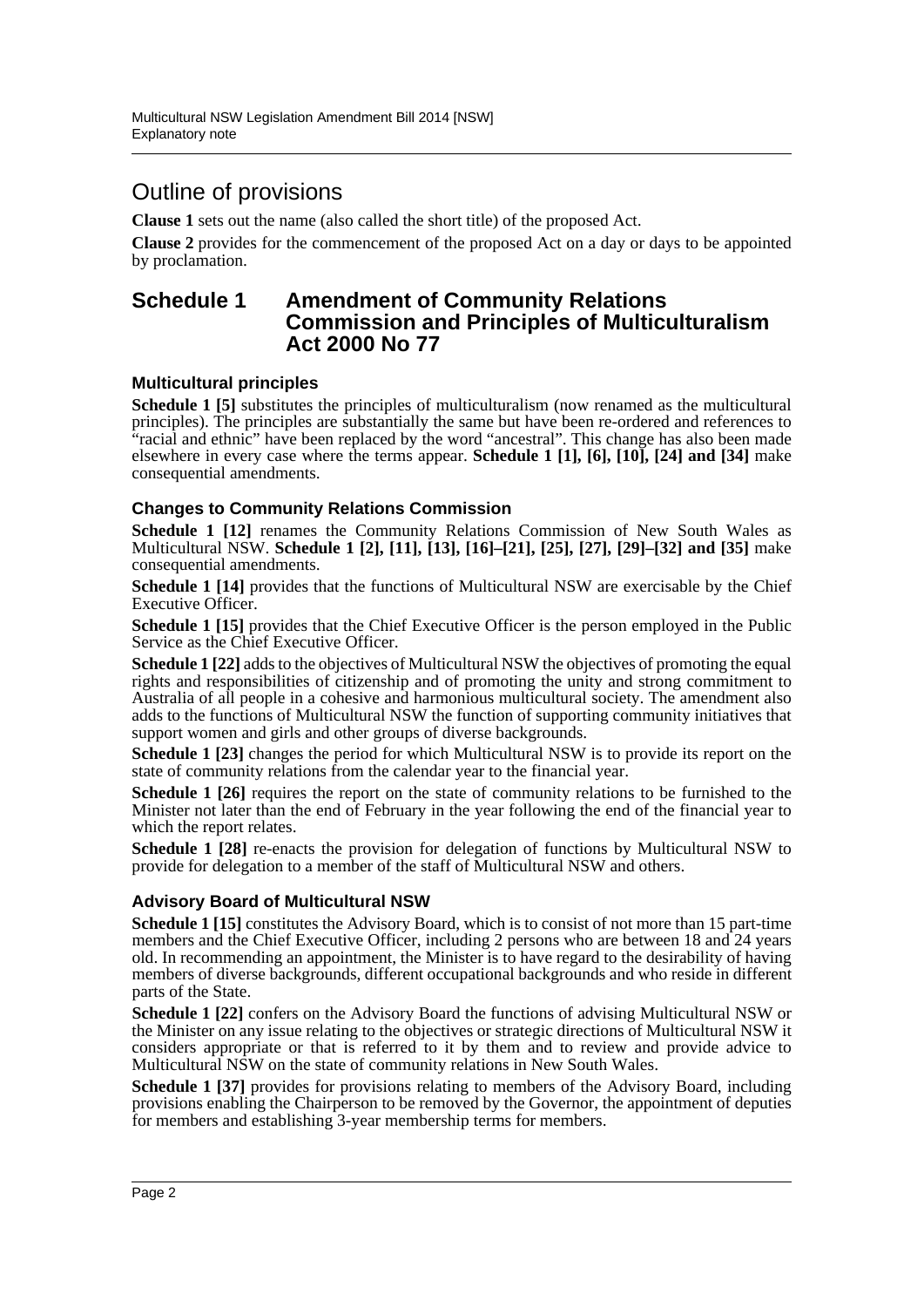**Schedule 1 [38]–[46]** apply existing provisions relating to remuneration, vacancy in office, disclosure of pecuniary interests, filling of vacancies and the effect of being the holder of another office to members of the Advisory Board.

**Schedule 1 [47] and [49]–[55]** apply existing provisions relating to procedure in meetings to the Advisory Board and make other consequential amendments.

#### **Other amendments**

**Schedule 1 [3]** amends the preamble to the Principal Act to re-order its elements so as to give prominence to a commitment to New South Wales and Australia as being part of a cohesive and multicultural society.

**Schedule 1 [4]** renames the Act as the *Multicultural NSW Act 2000*.

**Schedule 1 [7]** defines a *commitment to Australia* to include a commitment to the common values and things that bind Australians together.

**Schedule 1 [8] and [9]** make changes to definitions consequent on other amendments made by the proposed Act.

**Schedule 1 [33]** re-enacts the provision relating to personal liability to provide for the Advisory Board and its members and to insert updated references to Multicultural NSW and the Chief Executive Officer.

**Schedule 1 [36] and [48]** omit an outdated reference.

**Schedule 1 [56]** enables regulations containing savings and transitional provisions to be made as a consequence of amendments to the Principal Act.

**Schedule 1 [57]** inserts savings and transitional provisions consequent on the enactment of the proposed Act.

### **Schedule 2 Amendment of other Acts and instruments**

**Schedule 2** contains amendments to other Acts and instruments for the following purposes:

- (a) to insert updated references to Multicultural NSW and the multicultural principles,
- (b) to confer functions on the Chief Executive Officer of Multicultural NSW instead of the Chairperson of the Community Relations Commission.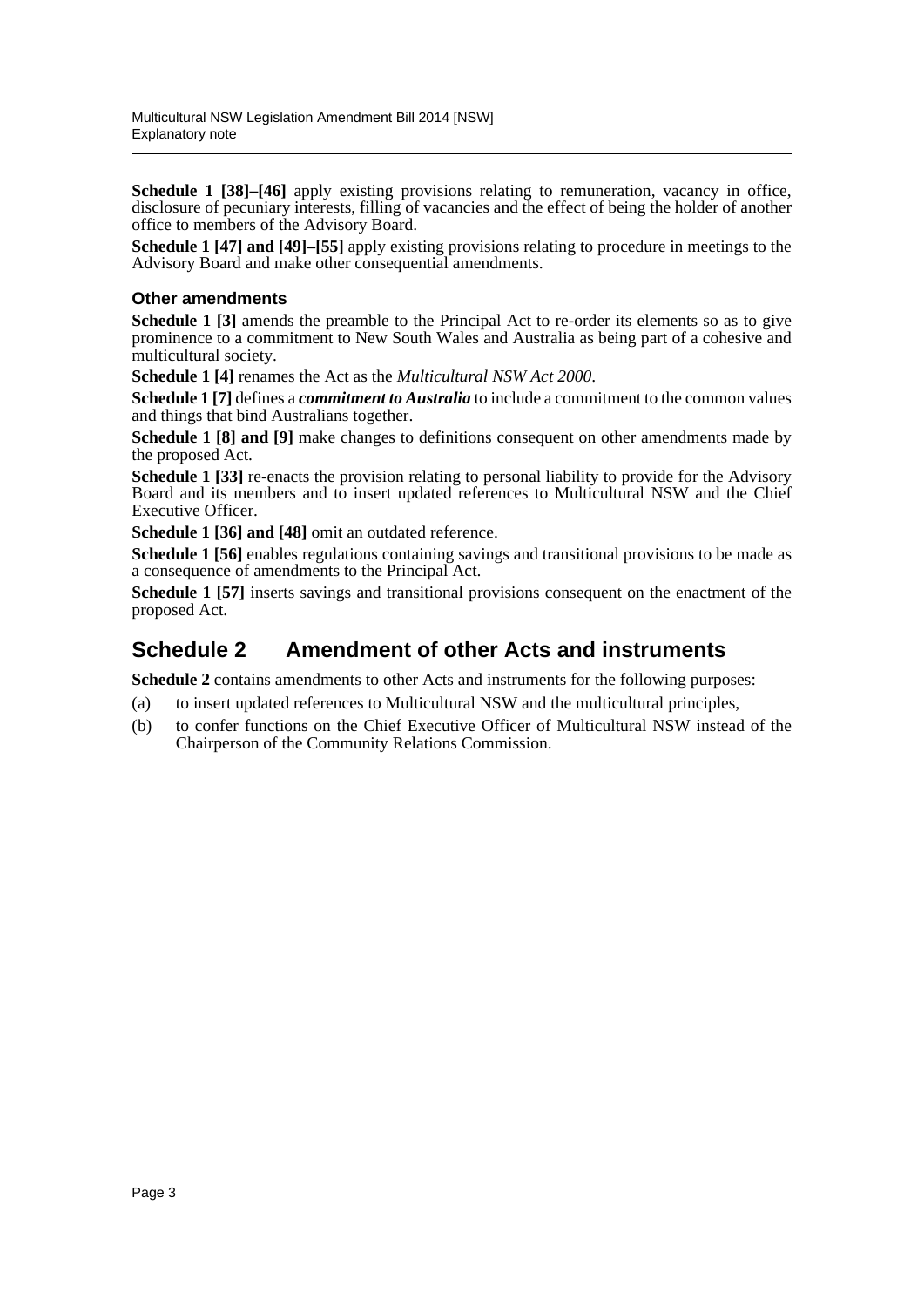First print

Page



New South Wales

# **Multicultural NSW Legislation Amendment Bill 2014**

## **Contents**

|            | Name of Act                                                   |               |
|------------|---------------------------------------------------------------|---------------|
| 2          | Commencement                                                  | $\mathcal{D}$ |
| Schedule 1 | Amendment of Community Relations Commission and Principles of |               |
|            | Multiculturalism Act 2000 No 77                               | ર             |
| Schedule 2 | Amendment of other Acts and instruments                       | 13            |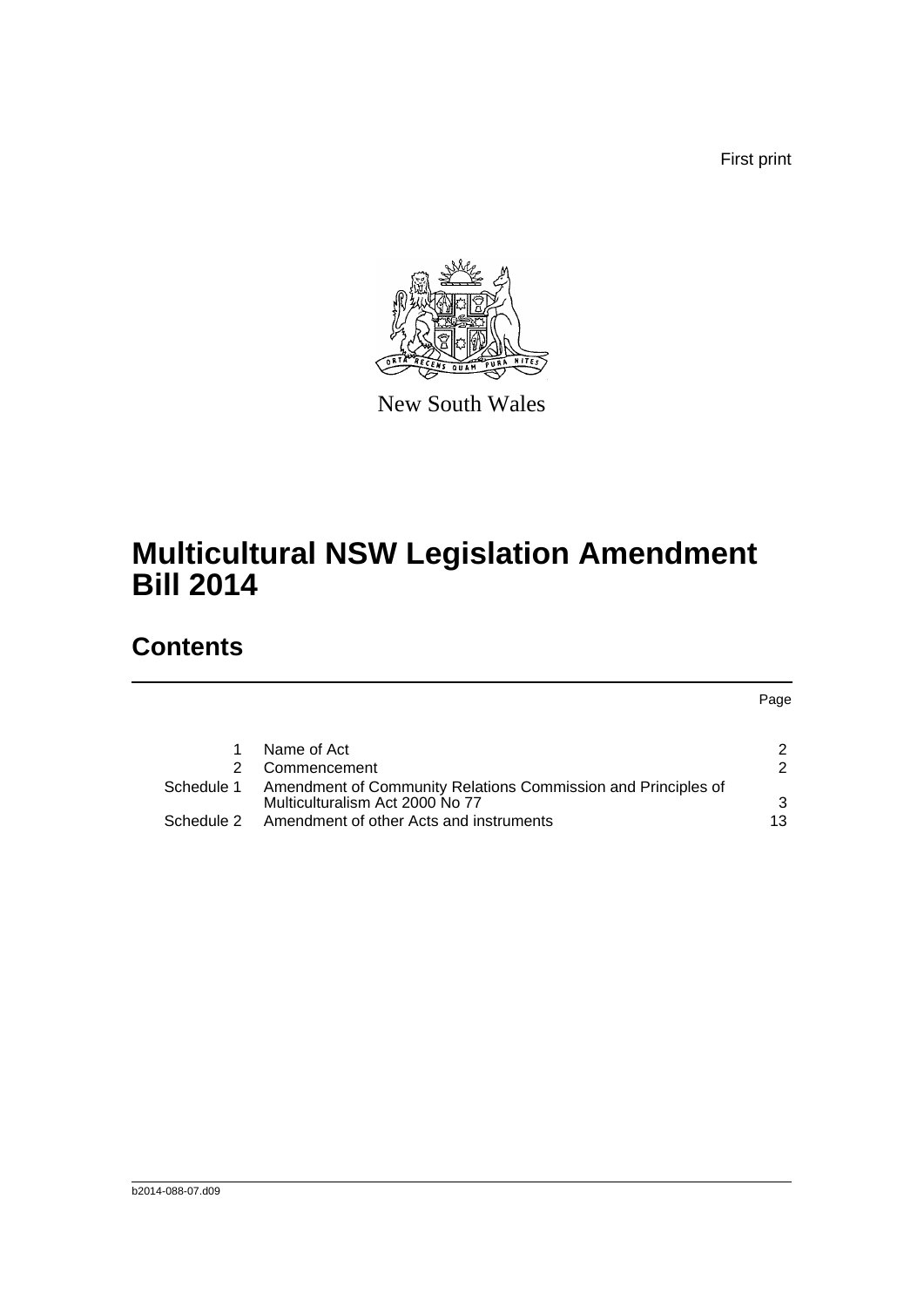

New South Wales

# **Multicultural NSW Legislation Amendment Bill 2014**

No , 2014

#### **A Bill for**

An Act to amend the *Community Relations Commission and Principles of Multiculturalism Act 2000* to rename the Community Relations Commission as Multicultural NSW, to constitute the Advisory Board of Multicultural NSW and to make other changes with respect to the Commission and the multicultural principles; and for other purposes.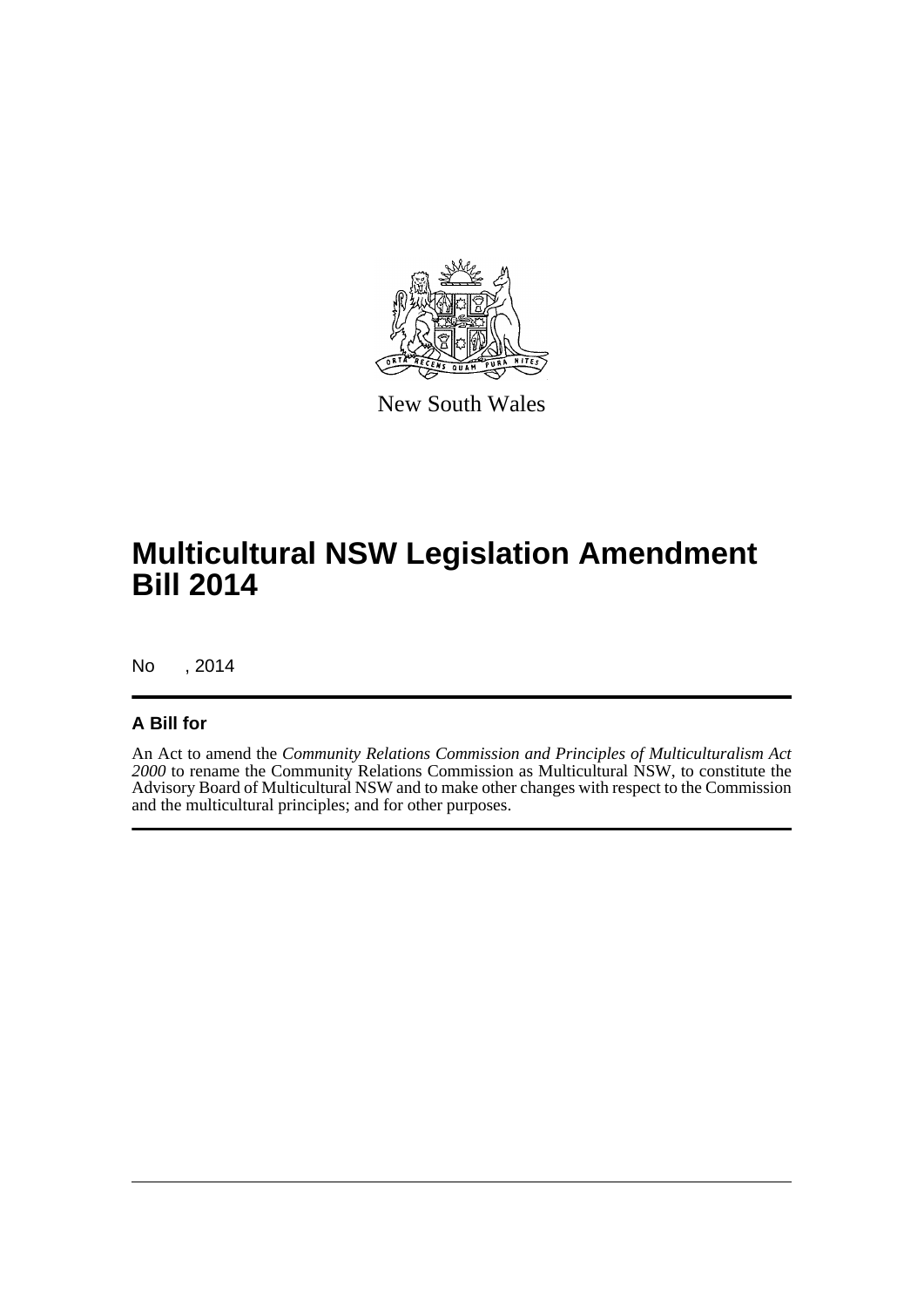<span id="page-5-1"></span><span id="page-5-0"></span>

| The Legislature of New South Wales enacts: |                                                                      |               |  |
|--------------------------------------------|----------------------------------------------------------------------|---------------|--|
| 1                                          | Name of Act                                                          | $\mathcal{P}$ |  |
|                                            | This Act is the Multicultural NSW Legislation Amendment Act 2014.    | 3             |  |
|                                            | Commencement                                                         | 4             |  |
|                                            | This Act commences on a day or days to be appointed by proclamation. | 5             |  |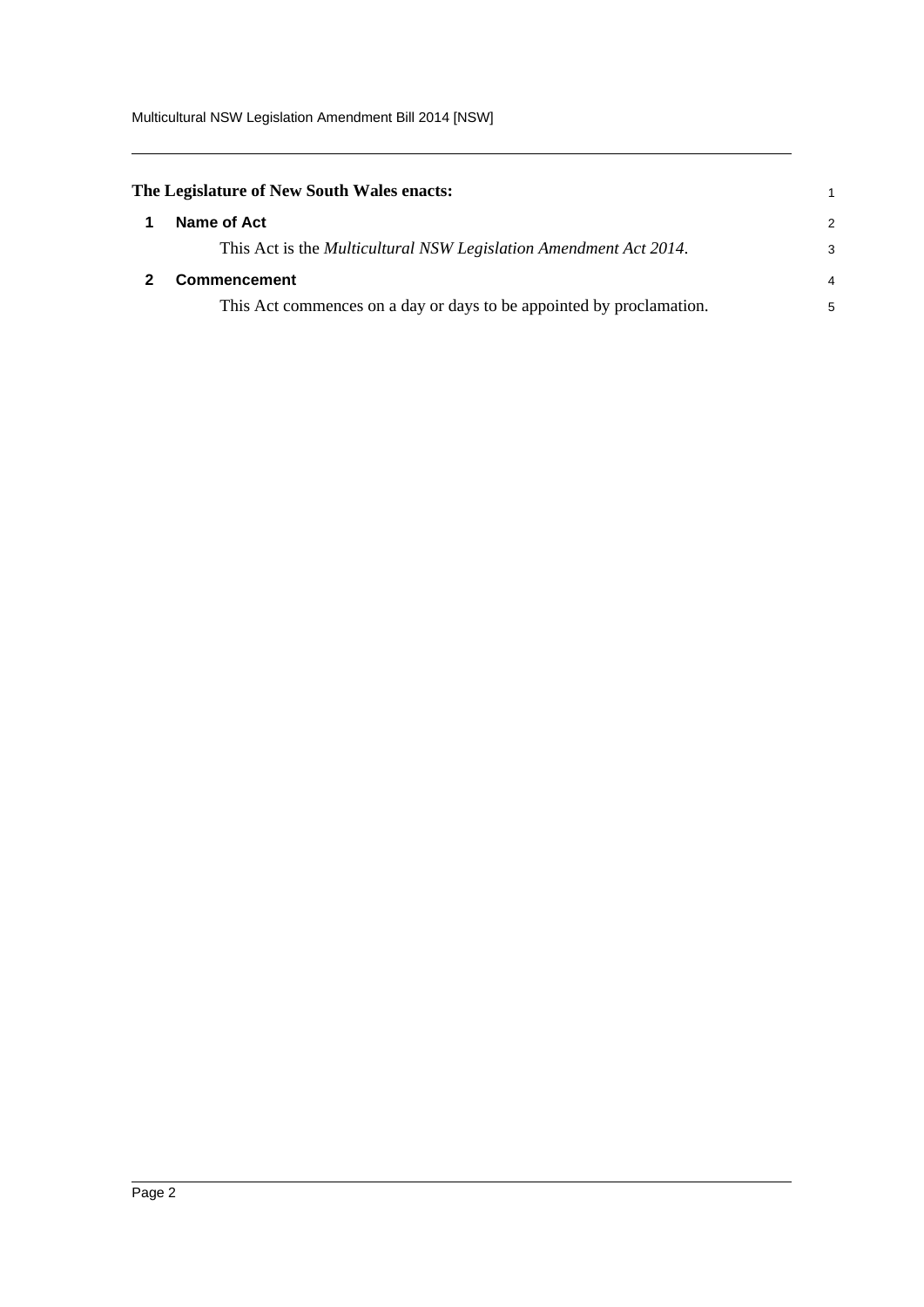<span id="page-6-0"></span>

|     | <b>Schedule 1</b>                         |     |       | <b>Amendment of Community Relations</b><br><b>Commission and Principles of Multiculturalism</b><br><b>Act 2000 No 77</b>                                                                                                                                                                           | 1<br>$\overline{2}$<br>3 |
|-----|-------------------------------------------|-----|-------|----------------------------------------------------------------------------------------------------------------------------------------------------------------------------------------------------------------------------------------------------------------------------------------------------|--------------------------|
| [1] | Long title                                |     |       |                                                                                                                                                                                                                                                                                                    | 4                        |
|     |                                           |     |       | Omit "principles of multiculturalism". Insert instead "multicultural principles".                                                                                                                                                                                                                  | 5                        |
| [2] | Long title                                |     |       |                                                                                                                                                                                                                                                                                                    | 6                        |
|     |                                           |     |       | Omit "the Community Relations Commission of New South Wales".                                                                                                                                                                                                                                      | $\overline{7}$           |
|     | Insert instead "Multicultural NSW".       |     |       |                                                                                                                                                                                                                                                                                                    | 8                        |
| [3] | <b>Preamble</b>                           |     |       |                                                                                                                                                                                                                                                                                                    | 9                        |
|     |                                           |     |       | Omit paragraphs (a) and (b). Insert instead:                                                                                                                                                                                                                                                       | 10                       |
|     |                                           | (a) |       | promotes the equal rights and responsibilities of all the people of New<br>South Wales within a cohesive and multicultural society in which:                                                                                                                                                       | 11<br>12                 |
|     |                                           |     | (i)   | individuals share a commitment to New South Wales and to<br>Australia, and                                                                                                                                                                                                                         | 13<br>14                 |
|     |                                           |     | (ii)  | diversity is regarded as a strength and an asset, and                                                                                                                                                                                                                                              | 15                       |
|     |                                           |     | (iii) | English is the common language, and                                                                                                                                                                                                                                                                | 16                       |
|     |                                           | (b) |       | recognises and values the different linguistic, religious and ancestral<br>backgrounds of the people of New South Wales.                                                                                                                                                                           | 17<br>18                 |
| [4] | <b>Section 1 Name of Act</b>              |     |       |                                                                                                                                                                                                                                                                                                    | 19                       |
|     |                                           |     |       | Omit "Community Relations Commission and Principles of Multiculturalism".                                                                                                                                                                                                                          | 20                       |
|     | Insert instead "Multicultural NSW".       |     |       |                                                                                                                                                                                                                                                                                                    | 21                       |
| [5] | <b>Section 3 Multicultural principles</b> |     |       |                                                                                                                                                                                                                                                                                                    | 22                       |
|     | Omit section 3 (1). Insert instead:       |     |       |                                                                                                                                                                                                                                                                                                    | 23                       |
|     | (1)                                       |     |       | The <i>multicultural principles</i> are as follows:                                                                                                                                                                                                                                                | 24                       |
|     |                                           | (a) |       | all individuals in New South Wales, irrespective of their linguistic,<br>religious and ancestral backgrounds, should demonstrate a unified<br>commitment to Australia, its interests and future,                                                                                                   | 25<br>26<br>27           |
|     |                                           | (b) |       | all individuals in New South Wales should recognise the importance of<br>shared values governed by the rule of law within a democratic<br>framework,                                                                                                                                               | 28<br>29<br>30           |
|     |                                           | (c) |       | the people of New South Wales are of different linguistic, religious and<br>ancestral backgrounds who, either individually or in community with<br>other members of their respective groups, are free to profess, practise<br>and maintain their own linguistic, religious and ancestral heritage, | 31<br>32<br>33<br>34     |
|     |                                           | (d) |       | all individuals and institutions should respect and make provision for<br>the culture, language and religion of others within an Australian legal<br>and institutional framework where English is the common language,                                                                             | 35<br>36<br>37           |
|     |                                           | (e) |       | all individuals in New South Wales should have the greatest possible<br>opportunity to:                                                                                                                                                                                                            | 38<br>39                 |
|     |                                           |     | (i)   | contribute to, and participate in, all aspects of public life in which<br>they may legally participate, and                                                                                                                                                                                        | 40<br>41                 |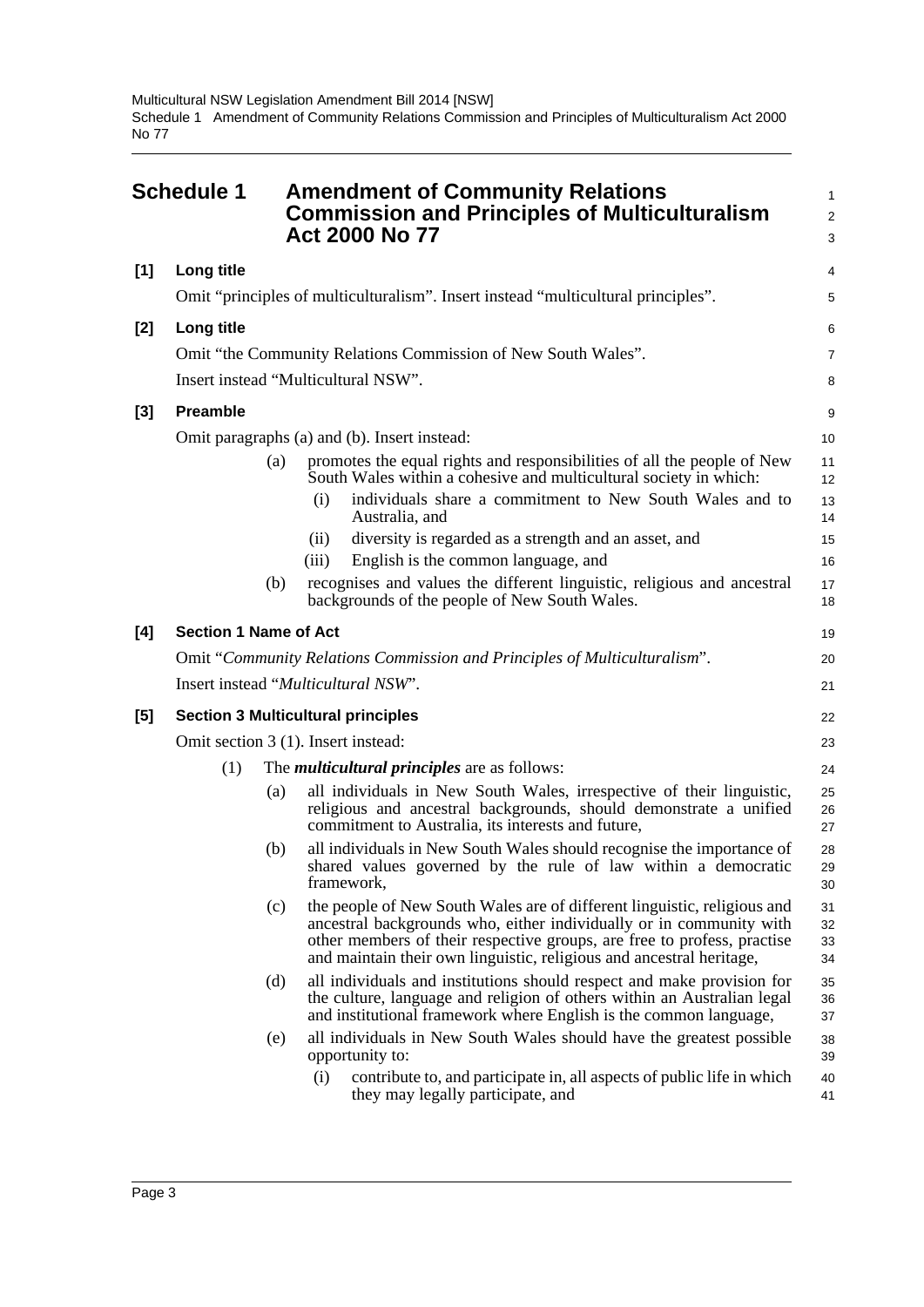| provided or administered by the Government of New South                                                                                       | 1<br>$\overline{\mathbf{c}}$<br>3                                                                                                                                                                                                                                                                                                                                                                                                                                                                                                                                                                                                                                                                                                                                                                                                                                                                                                                                                                                            |
|-----------------------------------------------------------------------------------------------------------------------------------------------|------------------------------------------------------------------------------------------------------------------------------------------------------------------------------------------------------------------------------------------------------------------------------------------------------------------------------------------------------------------------------------------------------------------------------------------------------------------------------------------------------------------------------------------------------------------------------------------------------------------------------------------------------------------------------------------------------------------------------------------------------------------------------------------------------------------------------------------------------------------------------------------------------------------------------------------------------------------------------------------------------------------------------|
| all institutions of New South Wales should recognise the linguistic and<br>cultural assets in the population of New South Wales as a valuable | 4<br>5<br>6<br>$\overline{7}$                                                                                                                                                                                                                                                                                                                                                                                                                                                                                                                                                                                                                                                                                                                                                                                                                                                                                                                                                                                                |
|                                                                                                                                               | 8                                                                                                                                                                                                                                                                                                                                                                                                                                                                                                                                                                                                                                                                                                                                                                                                                                                                                                                                                                                                                            |
|                                                                                                                                               | 9                                                                                                                                                                                                                                                                                                                                                                                                                                                                                                                                                                                                                                                                                                                                                                                                                                                                                                                                                                                                                            |
|                                                                                                                                               | 10                                                                                                                                                                                                                                                                                                                                                                                                                                                                                                                                                                                                                                                                                                                                                                                                                                                                                                                                                                                                                           |
|                                                                                                                                               | 11                                                                                                                                                                                                                                                                                                                                                                                                                                                                                                                                                                                                                                                                                                                                                                                                                                                                                                                                                                                                                           |
|                                                                                                                                               | 12                                                                                                                                                                                                                                                                                                                                                                                                                                                                                                                                                                                                                                                                                                                                                                                                                                                                                                                                                                                                                           |
|                                                                                                                                               | 13<br>14<br>15<br>16                                                                                                                                                                                                                                                                                                                                                                                                                                                                                                                                                                                                                                                                                                                                                                                                                                                                                                                                                                                                         |
|                                                                                                                                               | 17                                                                                                                                                                                                                                                                                                                                                                                                                                                                                                                                                                                                                                                                                                                                                                                                                                                                                                                                                                                                                           |
|                                                                                                                                               | 18                                                                                                                                                                                                                                                                                                                                                                                                                                                                                                                                                                                                                                                                                                                                                                                                                                                                                                                                                                                                                           |
|                                                                                                                                               | 19<br>20                                                                                                                                                                                                                                                                                                                                                                                                                                                                                                                                                                                                                                                                                                                                                                                                                                                                                                                                                                                                                     |
|                                                                                                                                               | 21<br>22                                                                                                                                                                                                                                                                                                                                                                                                                                                                                                                                                                                                                                                                                                                                                                                                                                                                                                                                                                                                                     |
|                                                                                                                                               | 23                                                                                                                                                                                                                                                                                                                                                                                                                                                                                                                                                                                                                                                                                                                                                                                                                                                                                                                                                                                                                           |
|                                                                                                                                               | 24<br>25                                                                                                                                                                                                                                                                                                                                                                                                                                                                                                                                                                                                                                                                                                                                                                                                                                                                                                                                                                                                                     |
|                                                                                                                                               | 26                                                                                                                                                                                                                                                                                                                                                                                                                                                                                                                                                                                                                                                                                                                                                                                                                                                                                                                                                                                                                           |
|                                                                                                                                               | 27                                                                                                                                                                                                                                                                                                                                                                                                                                                                                                                                                                                                                                                                                                                                                                                                                                                                                                                                                                                                                           |
|                                                                                                                                               | 28<br>29                                                                                                                                                                                                                                                                                                                                                                                                                                                                                                                                                                                                                                                                                                                                                                                                                                                                                                                                                                                                                     |
|                                                                                                                                               | 30<br>31                                                                                                                                                                                                                                                                                                                                                                                                                                                                                                                                                                                                                                                                                                                                                                                                                                                                                                                                                                                                                     |
|                                                                                                                                               | 32                                                                                                                                                                                                                                                                                                                                                                                                                                                                                                                                                                                                                                                                                                                                                                                                                                                                                                                                                                                                                           |
|                                                                                                                                               | 33                                                                                                                                                                                                                                                                                                                                                                                                                                                                                                                                                                                                                                                                                                                                                                                                                                                                                                                                                                                                                           |
|                                                                                                                                               | 34                                                                                                                                                                                                                                                                                                                                                                                                                                                                                                                                                                                                                                                                                                                                                                                                                                                                                                                                                                                                                           |
| Omit "Commission". Insert instead "Multicultural NSW and Advisory Board".                                                                     | 35                                                                                                                                                                                                                                                                                                                                                                                                                                                                                                                                                                                                                                                                                                                                                                                                                                                                                                                                                                                                                           |
|                                                                                                                                               | 36                                                                                                                                                                                                                                                                                                                                                                                                                                                                                                                                                                                                                                                                                                                                                                                                                                                                                                                                                                                                                           |
|                                                                                                                                               |                                                                                                                                                                                                                                                                                                                                                                                                                                                                                                                                                                                                                                                                                                                                                                                                                                                                                                                                                                                                                              |
| Omit "the Community Relations Commission of New South Wales" from section 6 (1).                                                              | 37                                                                                                                                                                                                                                                                                                                                                                                                                                                                                                                                                                                                                                                                                                                                                                                                                                                                                                                                                                                                                           |
|                                                                                                                                               | 38                                                                                                                                                                                                                                                                                                                                                                                                                                                                                                                                                                                                                                                                                                                                                                                                                                                                                                                                                                                                                           |
|                                                                                                                                               | 39                                                                                                                                                                                                                                                                                                                                                                                                                                                                                                                                                                                                                                                                                                                                                                                                                                                                                                                                                                                                                           |
|                                                                                                                                               | resource and promote this resource to maximise the development of the<br>In this Act, a <i>commitment to Australia</i> includes a commitment to the common<br>values and things that bind Australians together (such as a volunteering ethos,<br>participation in Australian national days and events and recognition of the<br>heritage of Australia's Aboriginal and Torres Strait Islander people).<br><b>Advisory Board</b> means the Advisory Board of Multicultural NSW established<br><b>Chief Executive Officer means the Chief Executive Officer of Multicultural</b><br>Section 4, definitions of "Chairperson", "Multicultural NSW" and "multicultural<br>Omit the definitions of <i>Chairperson, Commission</i> and <i>principles of multiculturalism</i> .<br><b>Chairperson</b> means the person appointed under this Act as the Chairperson of<br><b>Multicultural NSW</b> means Multicultural NSW constituted by this Act.<br>Omit "religious, racial and ethnic". Insert instead "religious and ancestral". |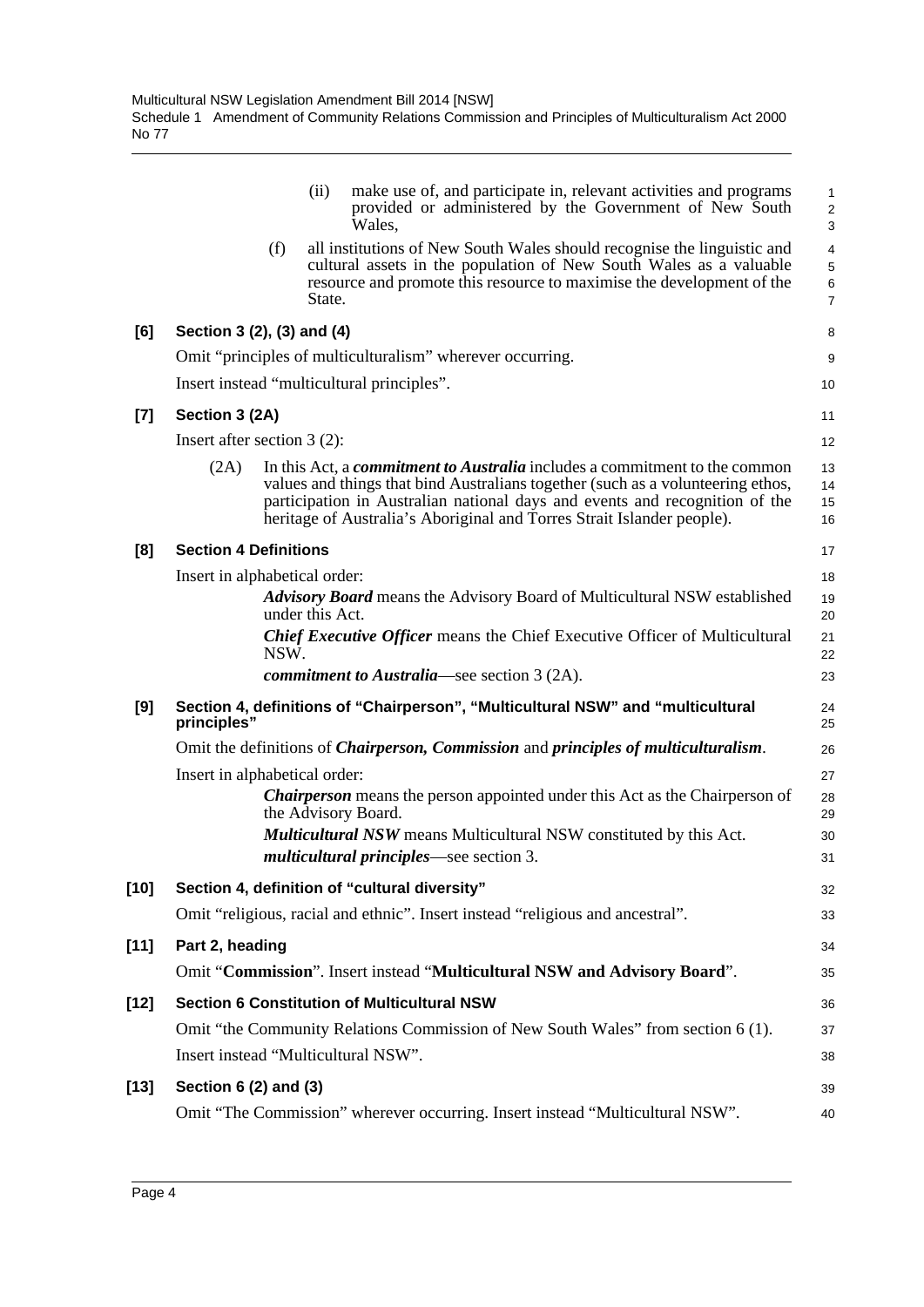| $[14]$ | Section 6 (4) |                       |                                                                                                                                                                                                                                                                                                                         |                                   |  |  |  |  |
|--------|---------------|-----------------------|-------------------------------------------------------------------------------------------------------------------------------------------------------------------------------------------------------------------------------------------------------------------------------------------------------------------------|-----------------------------------|--|--|--|--|
|        |               |                       | Omit the subsection. Insert instead:                                                                                                                                                                                                                                                                                    | $\overline{2}$                    |  |  |  |  |
|        |               | (4)                   | The functions of Multicultural NSW are exercisable by the Chief Executive<br>Officer, and any act, matter or thing done in the name of, or on behalf of,<br>Multicultural NSW by the Chief Executive Officer, or with the authority of the<br>Chief Executive Officer, is taken to have been done by Multicultural NSW. | 3<br>$\overline{4}$<br>5<br>$\,6$ |  |  |  |  |
| [15]   |               |                       | Sections 7 and 8                                                                                                                                                                                                                                                                                                        | 7                                 |  |  |  |  |
|        |               |                       | Omit the sections. Insert instead:                                                                                                                                                                                                                                                                                      | 8                                 |  |  |  |  |
|        | 7             |                       | <b>Chief Executive Officer</b>                                                                                                                                                                                                                                                                                          | 9                                 |  |  |  |  |
|        |               |                       | The Chief Executive Officer of Multicultural NSW is the person employed in<br>the Public Service as the Chief Executive Officer.                                                                                                                                                                                        | 10<br>11                          |  |  |  |  |
|        | 8             |                       | <b>Constitution of Advisory Board</b>                                                                                                                                                                                                                                                                                   | 12                                |  |  |  |  |
|        |               | (1)                   | There is to be an Advisory Board of Multicultural NSW.                                                                                                                                                                                                                                                                  | 13                                |  |  |  |  |
|        |               | (2)                   | The Advisory Board is to consist of the Chief Executive Officer and not more<br>than 15 part-time members appointed by the Governor, of whom:                                                                                                                                                                           | 14<br>15                          |  |  |  |  |
|        |               |                       | one is to be a person appointed as Chairperson of the Advisory Board<br>(a)<br>by the member's instrument of appointment or a further instrument<br>signed by the Governor, and                                                                                                                                         | 16<br>17<br>18                    |  |  |  |  |
|        |               |                       | 2 are to be persons who are not less than 18 years old and not more than<br>(b)<br>24 years old when appointed and who are appointed as representatives<br>of youth from New South Wales.                                                                                                                               | 19<br>20<br>21                    |  |  |  |  |
|        |               |                       | Note. Schedule 1 sets out further provisions relating to the members of the Advisory<br>Board and Schedule 2 contains provisions about the procedure of the Advisory Board.                                                                                                                                             | 22<br>23                          |  |  |  |  |
|        |               | (3)                   | In recommending the appointment of a person as a member of the Advisory<br>Board, the Minister is to have regard to the desirability of having members<br>who are of diverse backgrounds, of different occupational backgrounds and<br>who ordinarily reside in different parts of the State.                           | 24<br>25<br>26<br>27              |  |  |  |  |
| $[16]$ |               |                       | <b>Section 10 Regional advisory councils</b>                                                                                                                                                                                                                                                                            | 28                                |  |  |  |  |
|        |               |                       | Omit "The Commission" from section 10 (1). Insert instead "Multicultural NSW".                                                                                                                                                                                                                                          | 29                                |  |  |  |  |
| $[17]$ |               |                       | Section 10 (2) and (4)                                                                                                                                                                                                                                                                                                  | 30                                |  |  |  |  |
|        |               |                       | Omit "the Commission" wherever occurring. Insert instead "Multicultural NSW".                                                                                                                                                                                                                                           | 31                                |  |  |  |  |
| $[18]$ |               | <b>Section 10 (2)</b> |                                                                                                                                                                                                                                                                                                                         | 32                                |  |  |  |  |
|        |               |                       | Omit "the Commission's functions". Insert instead "the functions of Multicultural NSW".                                                                                                                                                                                                                                 | 33                                |  |  |  |  |
| [19]   |               | <b>Section 10 (3)</b> |                                                                                                                                                                                                                                                                                                                         | 34                                |  |  |  |  |
|        |               |                       | Omit "commissioner of the Commission". Insert instead "member of the Advisory Board".                                                                                                                                                                                                                                   | 35                                |  |  |  |  |
| [20]   |               | <b>Section 11</b>     |                                                                                                                                                                                                                                                                                                                         | 36                                |  |  |  |  |
|        |               |                       | Omit the section. Insert instead:                                                                                                                                                                                                                                                                                       | 37                                |  |  |  |  |
|        | 11            |                       | <b>Other committees</b>                                                                                                                                                                                                                                                                                                 | 38                                |  |  |  |  |
|        |               | (1)                   | Multicultural NSW may establish standing committees to assist it in<br>connection with the exercise of any of its functions or special committees to<br>consider and report on particular issues.                                                                                                                       | 39<br>40<br>41                    |  |  |  |  |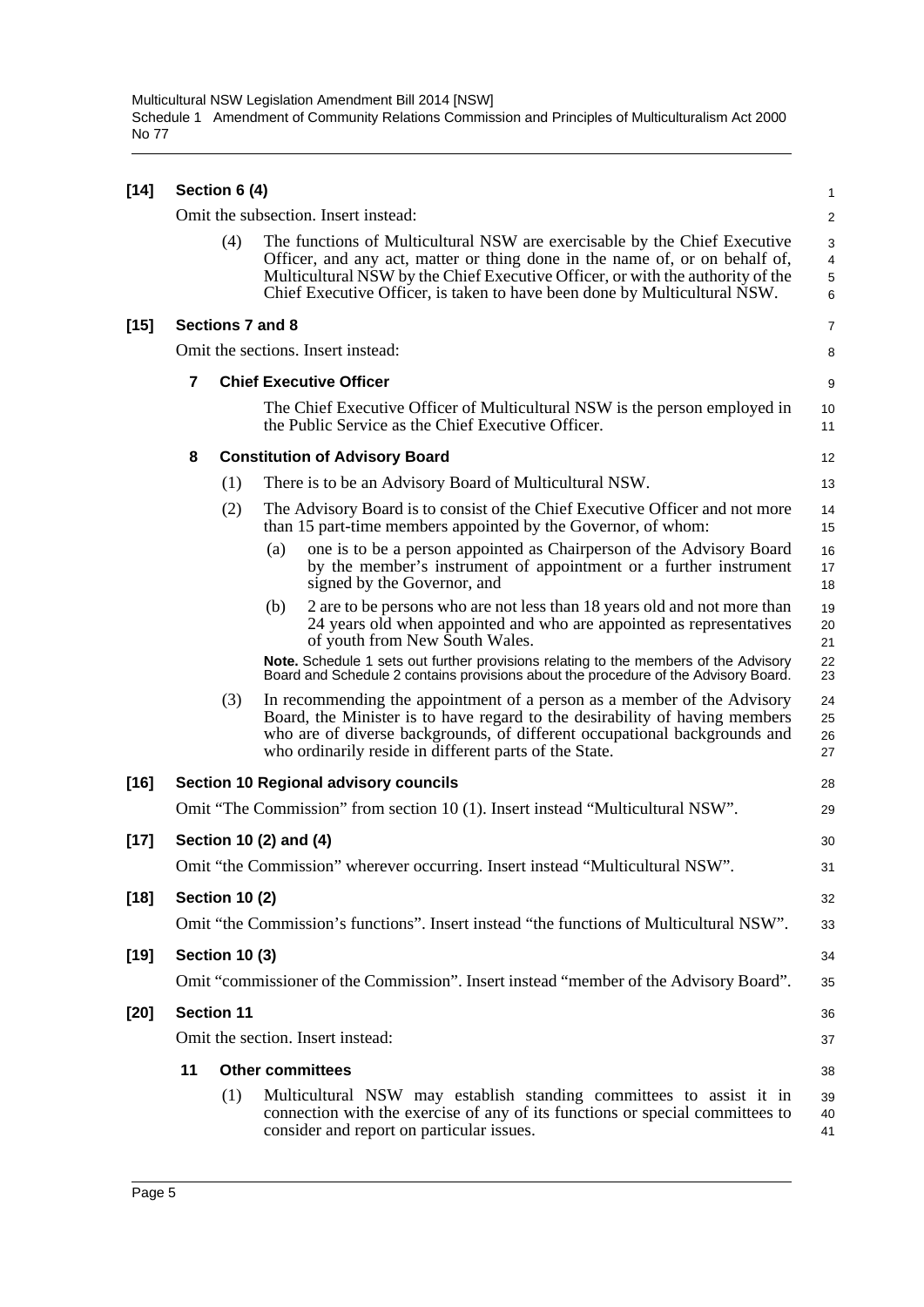|        |    | (2)             |     | The procedure for the calling of meetings of a committee established under<br>this section and for the conduct of business at those meetings is to be<br>determined by Multicultural NSW or (subject to any determination by<br>Multicultural NSW) by the committee. | $\mathbf{1}$<br>$\overline{c}$<br>3<br>4 |
|--------|----|-----------------|-----|----------------------------------------------------------------------------------------------------------------------------------------------------------------------------------------------------------------------------------------------------------------------|------------------------------------------|
| $[21]$ |    | Part 3, heading |     |                                                                                                                                                                                                                                                                      | $\mathbf 5$                              |
|        |    |                 |     | Omit "Commission". Insert instead "Multicultural NSW and the Advisory Board".                                                                                                                                                                                        | 6                                        |
| $[22]$ |    | Sections 12-13A |     |                                                                                                                                                                                                                                                                      | $\overline{7}$                           |
|        |    |                 |     | Omit sections 12 and 13. Insert instead:                                                                                                                                                                                                                             | 8                                        |
|        | 12 |                 |     | <b>Objectives of Multicultural NSW</b>                                                                                                                                                                                                                               | 9                                        |
|        |    |                 |     | The objectives of Multicultural NSW are as follows:                                                                                                                                                                                                                  | 10                                       |
|        |    |                 | (a) | to promote the equal rights and responsibilities of citizenship,                                                                                                                                                                                                     | 11                                       |
|        |    |                 | (b) | to promote the unity, and strong commitment to Australia, of all people<br>in a cohesive and harmonious multicultural society,                                                                                                                                       | 12<br>13                                 |
|        |    |                 | (c) | to promote the participation of the people of New South Wales in<br>community life and the public decision-making process so that they can<br>exercise their rights and fulfil their obligations,                                                                    | 14<br>15<br>16                           |
|        |    |                 | (d) | to promote access to government and community services that is<br>equitable and that has regard to the linguistic, religious and ancestral<br>diversity of the people of New South Wales,                                                                            | 17<br>18<br>19                           |
|        |    |                 | (e) | to promote a cohesive and harmonious multicultural society with<br>mutual respect for and understanding of cultural diversity, including by<br>combating racism,                                                                                                     | 20<br>21<br>22                           |
|        |    |                 | (f) | to promote the enrichment of all sections of society through the benefits<br>of cultural diversity,                                                                                                                                                                  | 23<br>24                                 |
|        |    |                 | (g) | to promote the multicultural principles and the advantages of a<br>multicultural society,                                                                                                                                                                            | 25<br>26                                 |
|        |    |                 | (h) | to promote social justice, community development and community<br>initiatives for all the diverse communities in New South Wales.                                                                                                                                    | 27<br>28                                 |
|        | 13 |                 |     | <b>Functions of Multicultural NSW</b>                                                                                                                                                                                                                                | 29                                       |
|        |    | (1)             |     | The functions of Multicultural NSW are as follows:                                                                                                                                                                                                                   | 30                                       |
|        |    |                 | (a) | to undertake systematic and wide-ranging consultation with people and<br>groups with respect to its objectives and to arrange and participate in<br>forums to promote its objectives,                                                                                | 31<br>32<br>33                           |
|        |    |                 | (b) | to advise and make recommendations to the Minister to promote any of<br>its objectives,                                                                                                                                                                              | 34<br>35                                 |
|        |    |                 | (c) | to research or investigate and report to the Minister on any matter<br>relating to its objectives that Multicultural NSW considers appropriate<br>or that the Minister refers to Multicultural NSW for research or<br>investigation and report,                      | 36<br>37<br>38<br>39                     |
|        |    |                 | (d) | to facilitate co-operative arrangements involving governmental,<br>business, educational and community groups or bodies to promote its<br>objectives,                                                                                                                | 40<br>41<br>42                           |
|        |    |                 | (e) | to enter into agreements with public authorities in connection with their<br>functions to promote the objectives of Multicultural NSW (including,<br>but not limited to, the objective relating to access to government<br>services),                                | 43<br>44<br>45<br>46                     |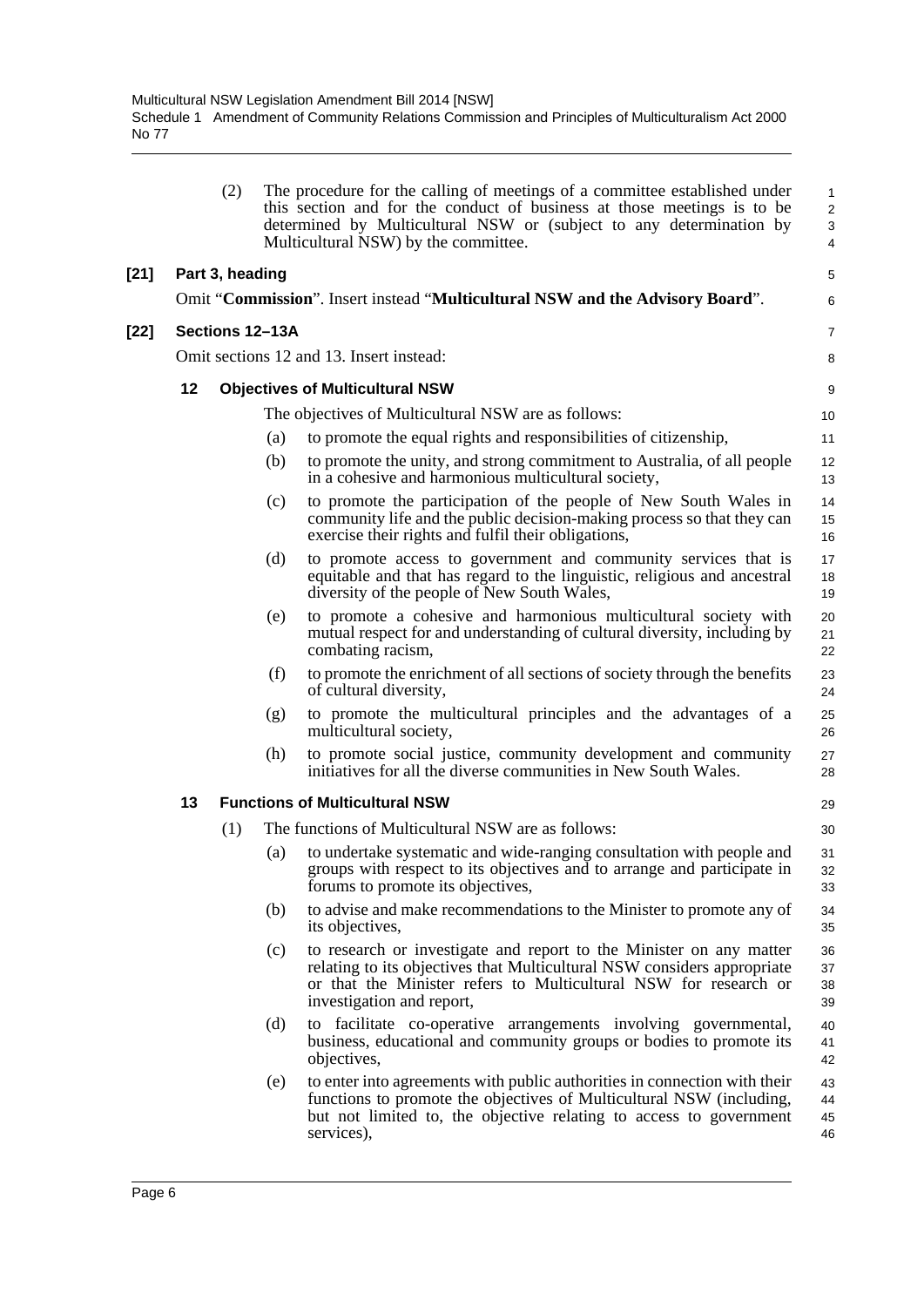|        |     |                       | (f)    | to provide a single coordination point for integrated responses to issues<br>associated with cultural diversity and to assist in resolving issues<br>associated with cultural diversity,                                                                                                                                                                                                                                                                                                                             | $\mathbf{1}$<br>$\overline{c}$<br>3               |
|--------|-----|-----------------------|--------|----------------------------------------------------------------------------------------------------------------------------------------------------------------------------------------------------------------------------------------------------------------------------------------------------------------------------------------------------------------------------------------------------------------------------------------------------------------------------------------------------------------------|---------------------------------------------------|
|        |     |                       | (g)    | to assist and develop programs for, and assess the effectiveness of,<br>public authorities in observing the multicultural principles in the<br>conduct of their affairs, particularly in connection with the delivery of<br>government services, so as to facilitate consistency across authorities on<br>issues associated with cultural diversity,                                                                                                                                                                 | 4<br>$\sqrt{5}$<br>$\,6$<br>$\boldsymbol{7}$<br>8 |
|        |     |                       |        | Note. For example, under the Multicultural Policies and Services Program of<br>Multicultural NSW, government agencies are required to implement a<br>multicultural plan.                                                                                                                                                                                                                                                                                                                                             | 9<br>10<br>11                                     |
|        |     |                       | (h)    | to provide (whether within or outside New South Wales) interpreter,<br>translation or other services approved by the Minister,                                                                                                                                                                                                                                                                                                                                                                                       | 12<br>13                                          |
|        |     |                       | (i)    | to advise the Minister on the most effective use of funds appropriated<br>by Parliament for programs related to its objectives (including funds for<br>the provision of resources to community groups that promote the<br>objectives of Multicultural NSW),                                                                                                                                                                                                                                                          | 14<br>15<br>16<br>17                              |
|        |     |                       | (i)    | to support community initiatives that promote the objectives of<br>Multicultural NSW (including initiatives that support women and girls<br>and other groups of diverse backgrounds) and to promote community<br>engagement for the purposes of promoting those objectives,                                                                                                                                                                                                                                          | 18<br>19<br>20<br>21                              |
|        |     |                       | (k)    | to encourage eligible people to become Australian citizens,                                                                                                                                                                                                                                                                                                                                                                                                                                                          | 22                                                |
|        |     |                       | (1)    | to advise and make recommendations to the Anti-Discrimination Board<br>on matters relating to discrimination and racial vilification and to refer<br>matters relating to discrimination and racial vilification to the<br>Anti-Discrimination Board,                                                                                                                                                                                                                                                                 | 23<br>24<br>25<br>26                              |
|        |     |                       | (m)    | any other functions that are conferred or imposed on it by or under this<br>or any other Act.                                                                                                                                                                                                                                                                                                                                                                                                                        | 27<br>28                                          |
|        |     | (2)                   | staff. | Persons may be employed in the Public Service under the <i>Government Sector</i><br><i>Employment Act 2013</i> to enable Multicultural NSW to exercise its functions.<br>Note. Section 59 of the Government Sector Employment Act 2013 provides that the<br>persons so employed (or whose services Multicultural NSW makes use of) may be<br>referred to as officers or employees, or members of staff, of Multicultural NSW.<br>Section 47A of the Constitution Act 1902 precludes Multicultural NSW from employing | 29<br>30<br>31<br>32<br>33<br>34<br>35            |
|        | 13A |                       |        | <b>Functions of Advisory Board</b>                                                                                                                                                                                                                                                                                                                                                                                                                                                                                   | 36                                                |
|        |     |                       |        | The functions of the Advisory Board are as follows:                                                                                                                                                                                                                                                                                                                                                                                                                                                                  | 37                                                |
|        |     |                       | (a)    | to advise Multicultural NSW or the Minister on any issue relating to the<br>objectives or strategic directions of Multicultural NSW it considers<br>appropriate or that is referred to it by Multicultural NSW or the<br>Minister,                                                                                                                                                                                                                                                                                   | 38<br>39<br>40<br>41                              |
|        |     |                       | (b)    | to review and provide advice to Multicultural NSW on the annual report<br>by Multicultural NSW on the state of community relations in New<br>South Wales.                                                                                                                                                                                                                                                                                                                                                            | 42<br>43<br>44                                    |
| $[23]$ |     |                       |        | Section 14 Reporting on the state of community relations                                                                                                                                                                                                                                                                                                                                                                                                                                                             | 45                                                |
|        |     |                       |        | Omit "The Commission is to prepare a report, for each calendar year" from section 14 (1).                                                                                                                                                                                                                                                                                                                                                                                                                            | 46                                                |
|        |     |                       |        | Insert instead "Multicultural NSW is to prepare a report, for each financial year".                                                                                                                                                                                                                                                                                                                                                                                                                                  | 47                                                |
| $[24]$ |     | <b>Section 14 (1)</b> |        |                                                                                                                                                                                                                                                                                                                                                                                                                                                                                                                      | 48                                                |
|        |     |                       |        | Omit "principles of multiculturalism". Insert instead "multicultural principles".                                                                                                                                                                                                                                                                                                                                                                                                                                    | 49                                                |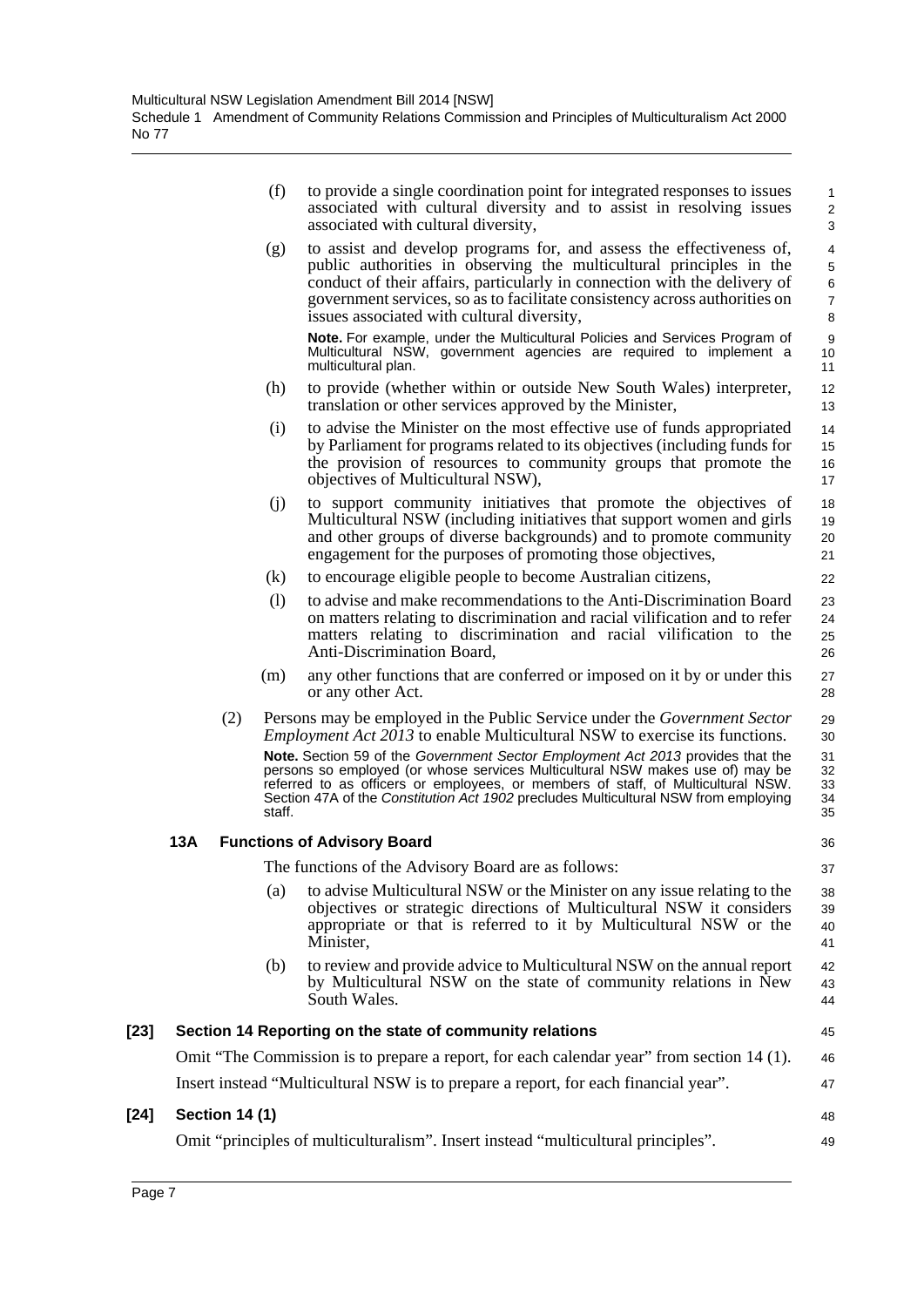Multicultural NSW Legislation Amendment Bill 2014 [NSW] Schedule 1 Amendment of Community Relations Commission and Principles of Multiculturalism Act 2000 No 77

| $[25]$ | <b>Section 14 (2)</b>                |     |     |                                                                                                                                                                                               | 1                                     |  |  |
|--------|--------------------------------------|-----|-----|-----------------------------------------------------------------------------------------------------------------------------------------------------------------------------------------------|---------------------------------------|--|--|
|        |                                      |     |     | Omit "the Commission". Insert instead "Multicultural NSW".                                                                                                                                    | $\overline{2}$                        |  |  |
| $[26]$ | <b>Section 14 (3)</b>                |     |     |                                                                                                                                                                                               | 3                                     |  |  |
|        | Omit the subsection. Insert instead: |     |     |                                                                                                                                                                                               |                                       |  |  |
|        |                                      | (3) |     | A report in relation to a financial year of Multicultural NSW is to be furnished<br>to the Minister before the end of February in the year following the year to<br>which the report relates. | $\sqrt{5}$<br>$\,6$<br>$\overline{7}$ |  |  |
| $[27]$ |                                      |     |     | Section 15 Public authorities to assist Multicultural NSW                                                                                                                                     | 8                                     |  |  |
|        |                                      |     |     | Omit "the Commission" wherever occurring. Insert instead "Multicultural NSW".                                                                                                                 | 9                                     |  |  |
| $[28]$ | <b>Section 16</b>                    |     |     |                                                                                                                                                                                               | 10                                    |  |  |
|        |                                      |     |     | Omit the section. Insert instead:                                                                                                                                                             | 11                                    |  |  |
|        | 16                                   |     |     | <b>Delegation of functions of Multicultural NSW</b>                                                                                                                                           | 12                                    |  |  |
|        |                                      | (1) |     | Multicultural NSW may delegate to an authorised person any of its functions,<br>other than this power of delegation.                                                                          | 13<br>14                              |  |  |
|        |                                      | (2) |     | A delegate may sub-delegate to an authorised person any function delegated<br>by Multicultural NSW if the delegate is authorised in writing to do so by<br>Multicultural NSW.                 | 15<br>16<br>17                        |  |  |
|        |                                      | (3) |     | In this section, <i>authorised person</i> means:                                                                                                                                              | 18                                    |  |  |
|        |                                      |     | (a) | a member of the staff of Multicultural NSW, or                                                                                                                                                | 19                                    |  |  |
|        |                                      |     | (b) | a person or a person of a class approved by the Minister or prescribed<br>by the regulations.                                                                                                 | 20<br>21                              |  |  |
| $[29]$ |                                      |     |     | <b>Section 18 Financial year</b>                                                                                                                                                              | 22                                    |  |  |
|        |                                      |     |     | Omit "the Commission" wherever occurring in section 18 (1) and the note to the section.                                                                                                       | 23                                    |  |  |
|        |                                      |     |     | Insert instead "Multicultural NSW".                                                                                                                                                           | 24                                    |  |  |
| $[30]$ |                                      |     |     | Section 19 Recovery of money by Multicultural NSW                                                                                                                                             | 25                                    |  |  |
|        |                                      |     |     | Omit "the Commission" wherever occurring. Insert instead "Multicultural NSW".                                                                                                                 | 26                                    |  |  |
| $[31]$ |                                      |     |     | <b>Section 20 Service of documents on Multicultural NSW</b>                                                                                                                                   | 27                                    |  |  |
|        |                                      |     |     | Omit "the Commission" wherever occurring. Insert instead "Multicultural NSW"                                                                                                                  | 28                                    |  |  |
| $[32]$ | <b>Section 20 (1)</b>                |     |     |                                                                                                                                                                                               | 29                                    |  |  |
|        |                                      |     |     | Omit "the Commission's office". Insert instead "the office of Multicultural NSW".                                                                                                             | 30                                    |  |  |
| $[33]$ | <b>Section 21</b>                    |     |     |                                                                                                                                                                                               | 31                                    |  |  |
|        |                                      |     |     | Omit the section. Insert instead:                                                                                                                                                             | 32                                    |  |  |
|        | 21                                   |     |     | <b>Personal liability</b>                                                                                                                                                                     | 33                                    |  |  |
|        |                                      |     |     | A matter or thing done or omitted to be done by:                                                                                                                                              | 34                                    |  |  |
|        |                                      |     | (a) | Multicultural NSW, or                                                                                                                                                                         | 35                                    |  |  |
|        |                                      |     | (b) | the Advisory Board or a member of the Advisory Board, or                                                                                                                                      | 36                                    |  |  |
|        |                                      |     | (c) | the Chief Executive Officer, or                                                                                                                                                               | 37                                    |  |  |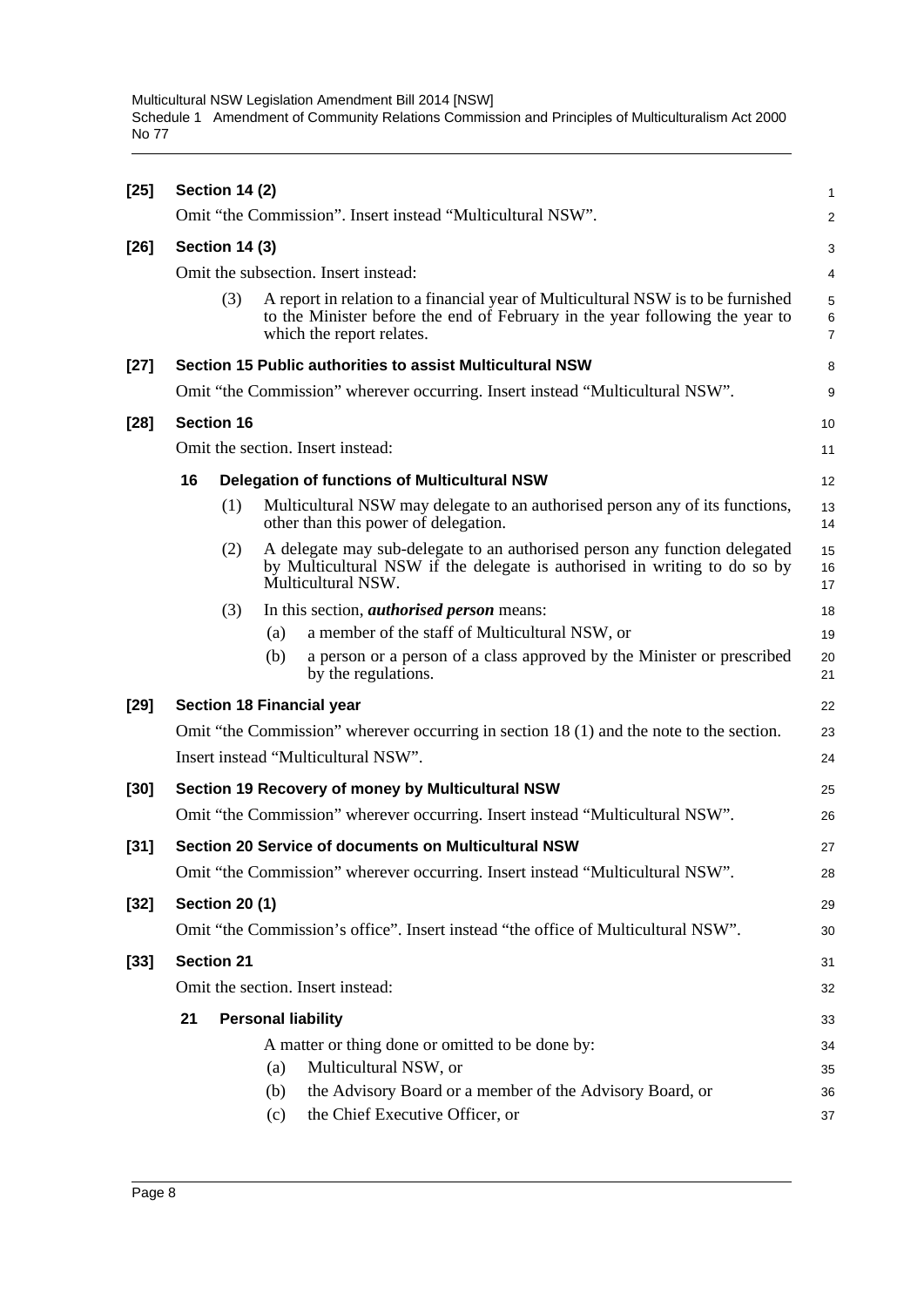|        |              |     | (d)<br>a person acting under the direction of Multicultural NSW, the Advisory<br>Board, a member of the Advisory Board or the Chief Executive Officer,                                                                                                                         | 1<br>$\overline{a}$ |
|--------|--------------|-----|--------------------------------------------------------------------------------------------------------------------------------------------------------------------------------------------------------------------------------------------------------------------------------|---------------------|
|        |              |     | does not, if the matter or thing was done or omitted to be done in good faith<br>for the purposes of executing this Act, subject a member of the Advisory<br>Board, the Chief Executive Officer or a person so acting personally to any<br>action, liability, claim or demand. | 3<br>4<br>5<br>6    |
| $[34]$ |              |     | Section 22, heading                                                                                                                                                                                                                                                            | 7                   |
|        |              |     | Omit "principles of multiculturalism". Insert instead "multicultural principles".                                                                                                                                                                                              | 8                   |
| $[35]$ |              |     | Schedule 1, heading                                                                                                                                                                                                                                                            | 9                   |
|        |              |     | Omit "commissioners". Insert instead "members of the Advisory Board".                                                                                                                                                                                                          | 10                  |
| $[36]$ |              |     | Schedule 1, source reference                                                                                                                                                                                                                                                   | 11                  |
|        |              |     | Omit "(Section $7(2)$ )".                                                                                                                                                                                                                                                      | 12                  |
| $[37]$ |              |     | Schedule 1, clauses 1-5                                                                                                                                                                                                                                                        | 13                  |
|        |              |     | Omit clauses 1-6. Insert instead:                                                                                                                                                                                                                                              | 14                  |
|        | 1            |     | <b>Definition</b>                                                                                                                                                                                                                                                              | 15                  |
|        |              |     | In this Schedule:                                                                                                                                                                                                                                                              | 16                  |
|        |              |     | <i>member</i> means a member of the Advisory Board.                                                                                                                                                                                                                            | 17                  |
|        | $\mathbf{2}$ |     | Chairperson                                                                                                                                                                                                                                                                    | 18                  |
|        |              | (1) | The Chairperson vacates office as Chairperson if the Chairperson:                                                                                                                                                                                                              | 19                  |
|        |              |     | is removed from office by the Governor under this clause, or<br>(a)                                                                                                                                                                                                            | 20                  |
|        |              |     | ceases to be a member.<br>(b)                                                                                                                                                                                                                                                  | 21                  |
|        |              | (2) | The Governor may at any time remove the Chairperson from office as<br>Chairperson.                                                                                                                                                                                             | 22<br>23            |
|        | 3            |     | <b>Deputies of members</b>                                                                                                                                                                                                                                                     | 24                  |
|        |              | (1) | The Minister may, from time to time, appoint a person to be the deputy of a<br>member, and the Minister may revoke any such appointment.                                                                                                                                       | 25<br>26            |
|        |              | (2) | In the absence of a member, the member's deputy may, if available, act in the<br>place of the member.                                                                                                                                                                          | 27<br>28            |
|        |              | (3) | While acting in the place of a member, a person:                                                                                                                                                                                                                               | 29                  |
|        |              |     | has all the functions of the member and is taken to be a member, and<br>(a)                                                                                                                                                                                                    | 30                  |
|        |              |     | (b)<br>is entitled to be paid such remuneration (including travelling and<br>subsistence allowances) as the Minister may from time to time<br>determine in respect of the person.                                                                                              | 31<br>32<br>33      |
|        | 4            |     | <b>Terms of office</b>                                                                                                                                                                                                                                                         | 34                  |
|        |              | (1) | Subject to this Schedule, a member holds office for the period (not exceeding<br>3 years) that is specified in the member's instrument of appointment, but is<br>eligible (if otherwise qualified) for re-appointment.                                                         | 35<br>36<br>37      |
|        |              | (2) | A person is not eligible for re-appointment as a member if the person has been<br>a member (whether or not for consecutive terms) for a total period of more<br>than 9 years.                                                                                                  | 38<br>39<br>40      |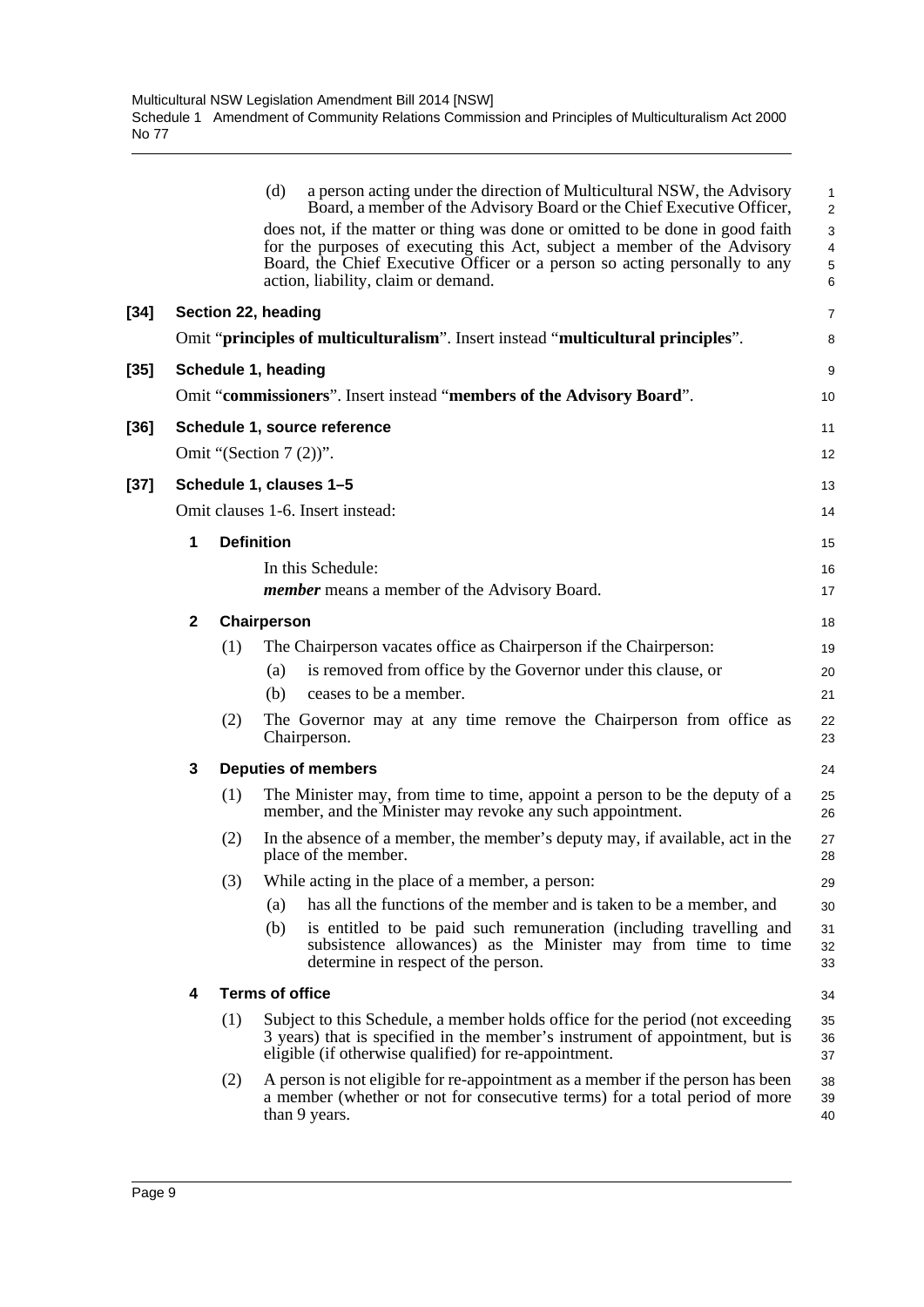|        | (3) | Any previous period of appointment as a commissioner of the Community<br>Relations Commission under this Act is taken to be a period of appointment as<br>a member for the purposes of subclause (2).                                                                                 | 1<br>$\sqrt{2}$<br>$\mathsf 3$           |
|--------|-----|---------------------------------------------------------------------------------------------------------------------------------------------------------------------------------------------------------------------------------------------------------------------------------------|------------------------------------------|
|        | 5   | Members of Advisory Board may undertake full-time roles                                                                                                                                                                                                                               | 4                                        |
|        | (1) | The Minister may, at the request of Multicultural NSW, authorise a member<br>to be engaged on a full-time or other basis on any particular work for<br>Multicultural NSW or a committee of Multicultural NSW.                                                                         | $\mathbf 5$<br>$\,6\,$<br>$\overline{7}$ |
|        | (2) | A member is entitled to be paid such remuneration (including travelling and<br>subsistence allowances) as the Minister may from time to time determine in<br>respect of any such work (in addition to any other remuneration to which the<br>member is entitled under this Schedule). | 8<br>$9\,$<br>10<br>11                   |
|        | (3) | Any such member continues to be a member for the purposes of this Act.                                                                                                                                                                                                                | 12                                       |
| $[38]$ |     | Schedule 1, clauses 7, 8, 10 and 11 (2)                                                                                                                                                                                                                                               | 13                                       |
|        |     | Omit "part-time commissioner" wherever occurring. Insert instead "member".                                                                                                                                                                                                            | 14                                       |
| $[39]$ |     | Schedule 1, clauses 7, 8 and 9                                                                                                                                                                                                                                                        | 15                                       |
|        |     | Omit "the commissioner" wherever occurring. Insert instead "the member".                                                                                                                                                                                                              | 16                                       |
| $[40]$ |     | Schedule 1, clause 8 (1) (d)                                                                                                                                                                                                                                                          | 17                                       |
|        |     | Omit the paragraph. Insert instead:                                                                                                                                                                                                                                                   | 18                                       |
|        |     | is removed from office by the Governor under this clause, or<br>(d)                                                                                                                                                                                                                   | 19                                       |
| $[41]$ |     | Schedule 1, clause 8 (1) (e)                                                                                                                                                                                                                                                          | 20                                       |
|        |     | Omit "4 consecutive". Insert instead "3 consecutive".                                                                                                                                                                                                                                 | 21                                       |
| $[42]$ |     | Schedule 1, clauses 8 (1) (e) and 9 (3), (4), (5) and (6)                                                                                                                                                                                                                             | 22                                       |
|        |     | Omit "Commission" wherever occurring. Insert instead "Advisory Board".                                                                                                                                                                                                                | 23                                       |
| $[43]$ |     | Schedule 1, clause 9 (1)                                                                                                                                                                                                                                                              | 24                                       |
|        |     | Omit the subclause. Insert instead:                                                                                                                                                                                                                                                   | 25                                       |
|        | (1) | If:                                                                                                                                                                                                                                                                                   | 26                                       |
|        |     | a member has a direct or indirect pecuniary interest in a matter being<br>(a)<br>considered or about to be considered at a meeting of the Advisory<br>Board, and                                                                                                                      | 27<br>28<br>29                           |
|        |     | the interest appears to raise a conflict with the proper performance of the<br>(b)<br>member's duties in relation to the consideration of the matter,                                                                                                                                 | 30<br>31                                 |
|        |     | the member must, as soon as possible after the relevant facts have come to the<br>member's knowledge, disclose the nature of the interest at a meeting of the<br>Advisory Board.                                                                                                      | 32<br>33<br>34                           |
| $[44]$ |     | Schedule 1, clause 9 (2)                                                                                                                                                                                                                                                              | 35                                       |
|        |     | Omit "a commissioner at a meeting of the Commission".                                                                                                                                                                                                                                 | 36                                       |
|        |     | Insert instead "a member at a meeting of the Advisory Board".                                                                                                                                                                                                                         | 37                                       |
| $[45]$ |     | Schedule 1, clauses 9 (4) and (5) and 11 (2)                                                                                                                                                                                                                                          | 38                                       |
|        |     | Omit "a commissioner" wherever occurring. Insert instead "a member".                                                                                                                                                                                                                  | 39                                       |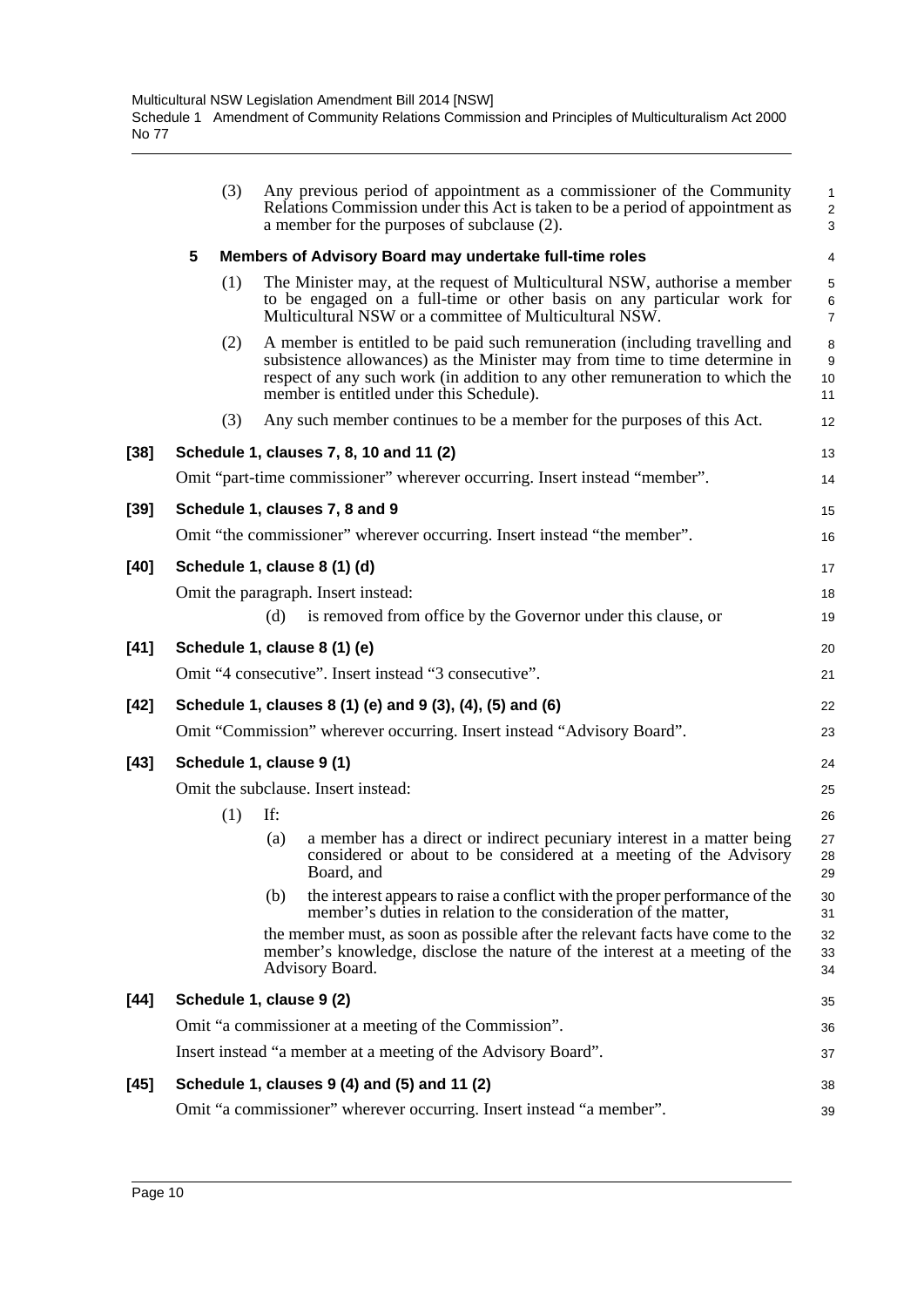Multicultural NSW Legislation Amendment Bill 2014 [NSW] Schedule 1 Amendment of Community Relations Commission and Principles of Multiculturalism Act 2000 No 77

| $[46]$ | Schedule 1, clause 11 (1)                                                                                                                                     |                         |  |  |  |  |  |  |
|--------|---------------------------------------------------------------------------------------------------------------------------------------------------------------|-------------------------|--|--|--|--|--|--|
|        | Omit the subclause. Insert instead:                                                                                                                           | $\overline{\mathbf{c}}$ |  |  |  |  |  |  |
|        | The provisions of the <i>Government Sector Employment Act 2013</i> relating to the<br>(1)<br>employment of Public Service employees do not apply to a member. | 3<br>4                  |  |  |  |  |  |  |
| $[47]$ | Schedule 2, heading                                                                                                                                           | 5                       |  |  |  |  |  |  |
|        | Omit "Commission". Insert instead "Advisory Board".                                                                                                           | 6                       |  |  |  |  |  |  |
| $[48]$ | Schedule 2, source reference                                                                                                                                  | 7                       |  |  |  |  |  |  |
|        | Omit "(Section $7(3)$ )".                                                                                                                                     | 8                       |  |  |  |  |  |  |
| $[49]$ | Schedule 2, clause 1                                                                                                                                          | 9                       |  |  |  |  |  |  |
|        | Omit the definition of <i>commissioner</i> . Insert instead:<br><i>member</i> means a member of the Advisory Board.                                           | 10<br>11                |  |  |  |  |  |  |
| $[50]$ | Schedule 2, clauses 2, 3, 4 (3), 5, 6 (2)–(4), 7 and 8                                                                                                        | 12                      |  |  |  |  |  |  |
|        | Omit "Commission" wherever occurring. Insert instead "Advisory Board".                                                                                        | 13                      |  |  |  |  |  |  |
| $[51]$ | Schedule 2, clauses 3 and 6                                                                                                                                   | 14                      |  |  |  |  |  |  |
|        | Omit "commissioners" wherever occurring. Insert instead "members".                                                                                            | 15                      |  |  |  |  |  |  |
| $[52]$ | Schedule 2, clauses 3 and 6                                                                                                                                   | 16                      |  |  |  |  |  |  |
|        | Omit "commissioner" wherever occurring. Insert instead "member".                                                                                              | 17                      |  |  |  |  |  |  |
| $[53]$ | Schedule 2, clause 4 (1) and (2)                                                                                                                              | 18                      |  |  |  |  |  |  |
|        | Omit the subclauses. Insert instead:                                                                                                                          | 19                      |  |  |  |  |  |  |
|        | The Chairperson is to preside at a meeting of the Advisory Board.<br>(1)                                                                                      | 20                      |  |  |  |  |  |  |
|        | In the absence of the Chairperson, another member elected to chair the<br>(2)<br>meeting by the members present at the meeting is to preside at the meeting.  | 21<br>22                |  |  |  |  |  |  |
| $[54]$ | Schedule 2, clause 6 (1)                                                                                                                                      | 23                      |  |  |  |  |  |  |
|        | Omit "Commission" where firstly occurring. Insert instead "Advisory Board".                                                                                   | 24                      |  |  |  |  |  |  |
| $[55]$ | Schedule 2, clause 6 (1)                                                                                                                                      | 25                      |  |  |  |  |  |  |
|        | Omit "decision of the Commission".                                                                                                                            | 26                      |  |  |  |  |  |  |
|        | Insert instead "decision of the Advisory Board at a meeting of the Advisory Board".                                                                           | 27                      |  |  |  |  |  |  |
| $[56]$ | Schedule 4 Savings, transitional and other provisions                                                                                                         | 28                      |  |  |  |  |  |  |
|        | Insert at the end of clause $2(1)$ :                                                                                                                          | 29                      |  |  |  |  |  |  |
|        | any other Act that amends this Act                                                                                                                            | 30                      |  |  |  |  |  |  |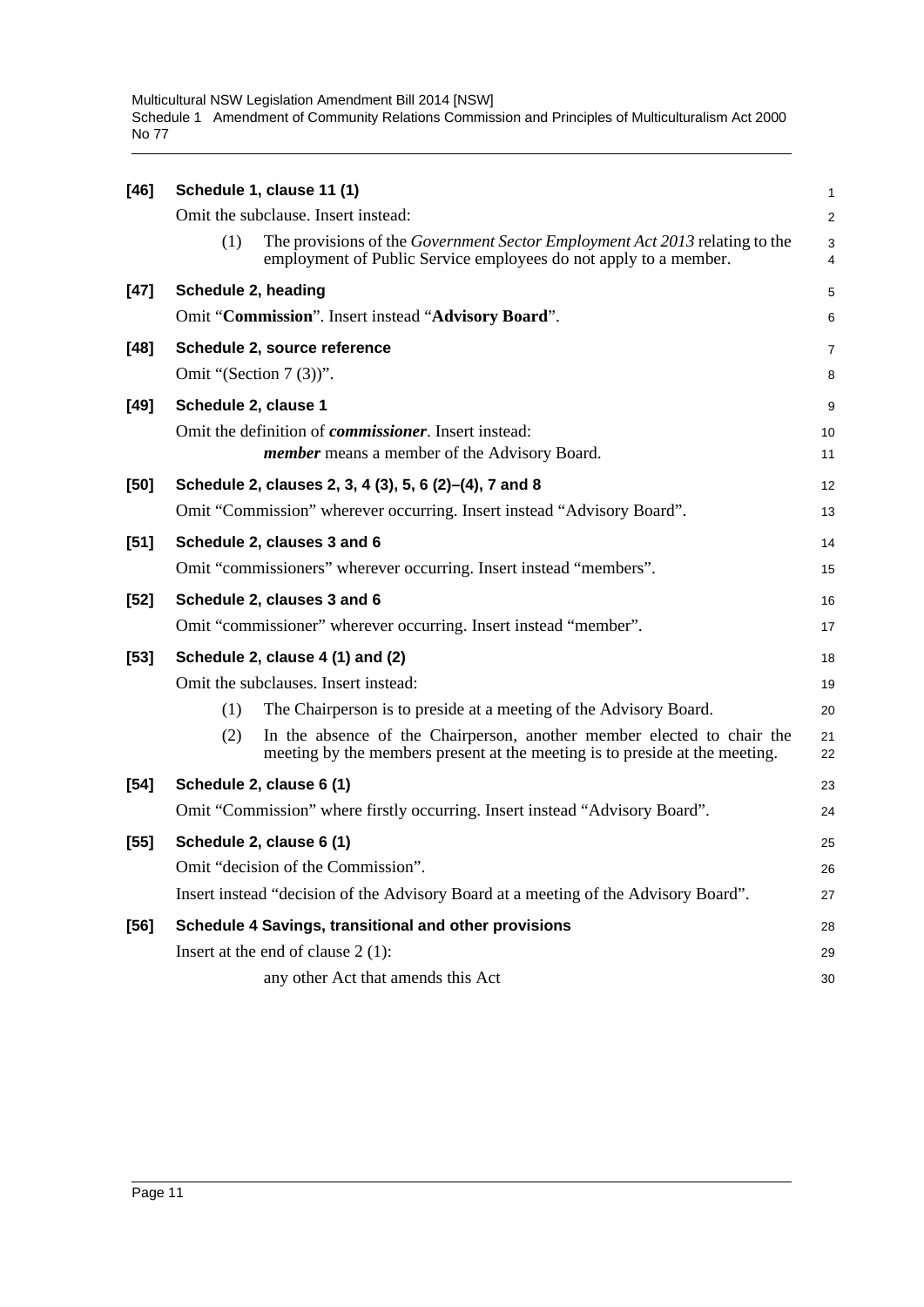| $[57]$ | Schedule 4, Part 3<br><b>Insert after Part 2:</b> |     |                                                                                                                                                                                                                                                                                                                                                                                         |                            |  |  |  |  |  |
|--------|---------------------------------------------------|-----|-----------------------------------------------------------------------------------------------------------------------------------------------------------------------------------------------------------------------------------------------------------------------------------------------------------------------------------------------------------------------------------------|----------------------------|--|--|--|--|--|
|        |                                                   |     |                                                                                                                                                                                                                                                                                                                                                                                         | $\overline{2}$             |  |  |  |  |  |
|        | Part 3                                            |     | Provisions arising from enactment of the<br><b>Multicultural NSW Legislation Amendment Act 2014</b>                                                                                                                                                                                                                                                                                     | 3<br>$\overline{4}$        |  |  |  |  |  |
|        | 6                                                 |     | <b>Community Relations Commission continued as Multicultural NSW</b>                                                                                                                                                                                                                                                                                                                    | 5                          |  |  |  |  |  |
|        |                                                   | (1) | Multicultural NSW is a continuation of, and the same legal entity as, the<br>Community Relations Commission.                                                                                                                                                                                                                                                                            | $\,6$<br>$\overline{7}$    |  |  |  |  |  |
|        |                                                   | (2) | A reference to the Community Relations Commission in any other Act, in any<br>instrument made under any other Act or in any other document is to be read as<br>a reference to Multicultural NSW.                                                                                                                                                                                        | 8<br>9<br>10               |  |  |  |  |  |
|        | 7                                                 |     | <b>Chairperson of Community Relations Commission</b>                                                                                                                                                                                                                                                                                                                                    | 11                         |  |  |  |  |  |
|        |                                                   | (1) | The person who held office as Chairperson of the Community Relations<br>Commission immediately before the commencement of this clause is taken to<br>have been appointed as the Chairperson of the Advisory Board for the balance<br>of the person's term of office as Chairperson of the Community Relations<br>Commission.                                                            | 12<br>13<br>14<br>15<br>16 |  |  |  |  |  |
|        |                                                   | (2) | A reference to the Chairperson of the Community Relations Commission in<br>any other Act, in any instrument made under any other Act or in any other<br>document is to be read as a reference to the Chief Executive Officer of<br>Multicultural NSW.                                                                                                                                   | 17<br>18<br>19<br>20       |  |  |  |  |  |
|        | 8                                                 |     | <b>Commissioners of Community Relations Commission</b>                                                                                                                                                                                                                                                                                                                                  | 21                         |  |  |  |  |  |
|        |                                                   | (1) | A person who held office as a commissioner of the Community Relations<br>Commission immediately before the commencement of this clause is taken to<br>have been appointed under this Act as a member of the Advisory Board for the<br>balance of the person's term of office as a commissioner of the Community<br>Relations Commission.                                                | 22<br>23<br>24<br>25<br>26 |  |  |  |  |  |
|        |                                                   | (2) | Any such person who also held office as the Deputy Chairperson of the<br>Community Relations Commission immediately before the commencement of<br>this clause is also taken to have been appointed under this Act as the Deputy<br>Chairperson of the Advisory Board for the balance of the person's term of<br>office as the Deputy Chairperson of the Community Relations Commission. | 27<br>28<br>29<br>30<br>31 |  |  |  |  |  |
|        |                                                   | (3) | A person taken to have been appointed as the Deputy Chairperson of the<br>Advisory Board under this clause is, in the absence of the Chairperson, to<br>preside at a meeting of the Advisory Board. In the absence of both the<br>Chairperson and the Deputy Chairperson, clause 4 (2) of Schedule 2 applies.                                                                           | 32<br>33<br>34<br>35       |  |  |  |  |  |
|        |                                                   | (4) | A reference to a commissioner of the Community Relations Commission in<br>any other Act, in any instrument made under any other Act or in any other<br>document is to be read as a reference to a member of the Advisory Board.                                                                                                                                                         | 36<br>37<br>38             |  |  |  |  |  |
|        | 9                                                 |     | <b>Multicultural principles</b>                                                                                                                                                                                                                                                                                                                                                         | 39                         |  |  |  |  |  |
|        |                                                   |     | A reference in any Act, in any instrument made under an Act or in any other<br>document to the principles of multiculturalism (within the meaning of this Act<br>immediately before the commencement of this clause) is to be read as a<br>reference to the multicultural principles.                                                                                                   | 40<br>41<br>42<br>43       |  |  |  |  |  |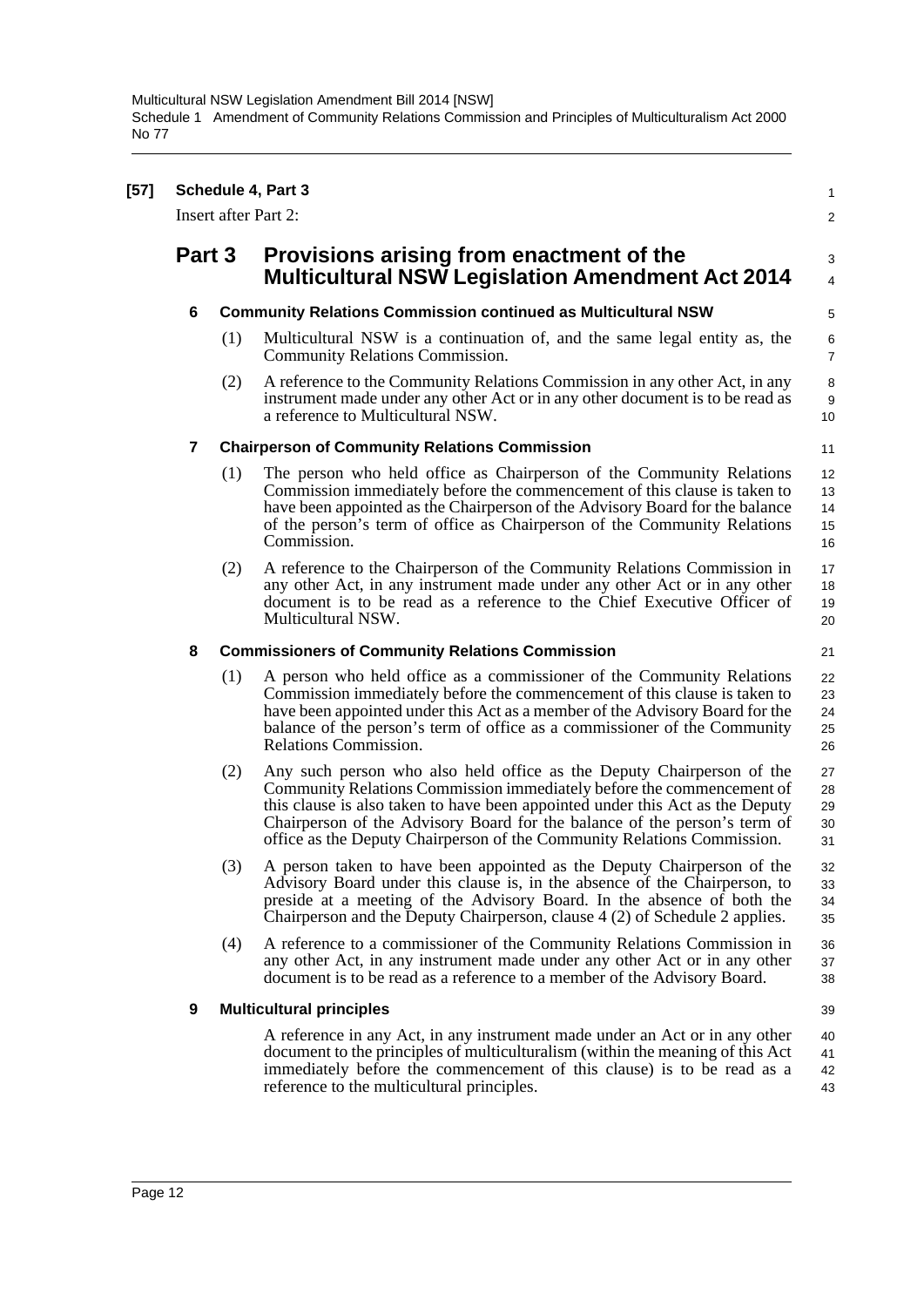<span id="page-16-0"></span>

|     | <b>Schedule 2</b>                                                                                                                                                                                                                                                                                |  | <b>Amendment of other Acts and instruments</b>                                                            |                                                                                                                                                                                                                          | 1 |  |
|-----|--------------------------------------------------------------------------------------------------------------------------------------------------------------------------------------------------------------------------------------------------------------------------------------------------|--|-----------------------------------------------------------------------------------------------------------|--------------------------------------------------------------------------------------------------------------------------------------------------------------------------------------------------------------------------|---|--|
| 2.1 | <b>Annual Reports (Departments) Regulation 2010</b>                                                                                                                                                                                                                                              |  |                                                                                                           |                                                                                                                                                                                                                          |   |  |
|     | <b>Schedule 1 Report of operations</b>                                                                                                                                                                                                                                                           |  |                                                                                                           |                                                                                                                                                                                                                          |   |  |
|     | Omit the matter relating to Agreements with the Community Relations Commission.                                                                                                                                                                                                                  |  |                                                                                                           |                                                                                                                                                                                                                          |   |  |
|     | Insert instead:                                                                                                                                                                                                                                                                                  |  |                                                                                                           |                                                                                                                                                                                                                          |   |  |
|     | Agreements with Multicultural<br><b>NSW</b>                                                                                                                                                                                                                                                      |  | NSW Act 2000 and a statement setting out the Department's<br>progress in implementing any such agreement. | A statement describing any agreement entered into between the<br>Department and Multicultural NSW under the <i>Multicultural</i>                                                                                         |   |  |
| 2.2 | <b>Annual Reports (Statutory Bodies) Regulation 2010</b>                                                                                                                                                                                                                                         |  |                                                                                                           |                                                                                                                                                                                                                          |   |  |
|     | <b>Schedule 1 Report of operations</b>                                                                                                                                                                                                                                                           |  |                                                                                                           |                                                                                                                                                                                                                          |   |  |
|     | Omit the matter relating to Agreements with the Community Relations Commission.                                                                                                                                                                                                                  |  |                                                                                                           |                                                                                                                                                                                                                          |   |  |
|     | Insert instead:                                                                                                                                                                                                                                                                                  |  |                                                                                                           |                                                                                                                                                                                                                          |   |  |
|     | Agreements with Multicultural<br>A statement describing any agreement entered into between<br>the statutory body and Multicultural NSW under the<br><b>NSW</b><br>Multicultural NSW Act 2000 and a statement setting out the<br>statutory body's progress in implementing any such<br>agreement. |  |                                                                                                           |                                                                                                                                                                                                                          |   |  |
| 2.3 | <b>Anti-Discrimination Act 1977 No 48</b>                                                                                                                                                                                                                                                        |  |                                                                                                           |                                                                                                                                                                                                                          |   |  |
|     | Section 119 General functions of the Board                                                                                                                                                                                                                                                       |  |                                                                                                           |                                                                                                                                                                                                                          |   |  |
|     | Omit "the Community Relations Commission" from section 119 (1) (a1).                                                                                                                                                                                                                             |  |                                                                                                           |                                                                                                                                                                                                                          |   |  |
|     | Insert instead "Multicultural NSW".                                                                                                                                                                                                                                                              |  |                                                                                                           |                                                                                                                                                                                                                          |   |  |
| 2.4 | Geographical Names Act 1966 No 13                                                                                                                                                                                                                                                                |  |                                                                                                           |                                                                                                                                                                                                                          |   |  |
|     | <b>Section 3 Geographical Names Board</b>                                                                                                                                                                                                                                                        |  |                                                                                                           |                                                                                                                                                                                                                          |   |  |
|     | Omit "the Chairperson of the Community Relations Commission" from section 3 (4) (e).                                                                                                                                                                                                             |  |                                                                                                           |                                                                                                                                                                                                                          |   |  |
|     | Insert instead "the Chief Executive Officer of Multicultural NSW".                                                                                                                                                                                                                               |  |                                                                                                           |                                                                                                                                                                                                                          |   |  |
| 2.5 | Government Sector Employment Act 2013 No 40                                                                                                                                                                                                                                                      |  |                                                                                                           |                                                                                                                                                                                                                          |   |  |
|     | <b>Schedule 1 Public Service agencies</b>                                                                                                                                                                                                                                                        |  |                                                                                                           |                                                                                                                                                                                                                          |   |  |
|     | Omit the matter relating to Community Relations Commission Staff Agency from Part 2.                                                                                                                                                                                                             |  |                                                                                                           |                                                                                                                                                                                                                          |   |  |
|     | Insert instead:                                                                                                                                                                                                                                                                                  |  |                                                                                                           |                                                                                                                                                                                                                          |   |  |
|     | Multicultural NSW Staff<br>Agency                                                                                                                                                                                                                                                                |  | Chief Executive Officer of the<br>Agency                                                                  | Department of Education and<br>Communities. The Minister<br>administering the Multicultural<br>NSW Act 2000 is to exercise the<br>employer functions of the<br>Government in relation to the<br>Chief Executive Officer. |   |  |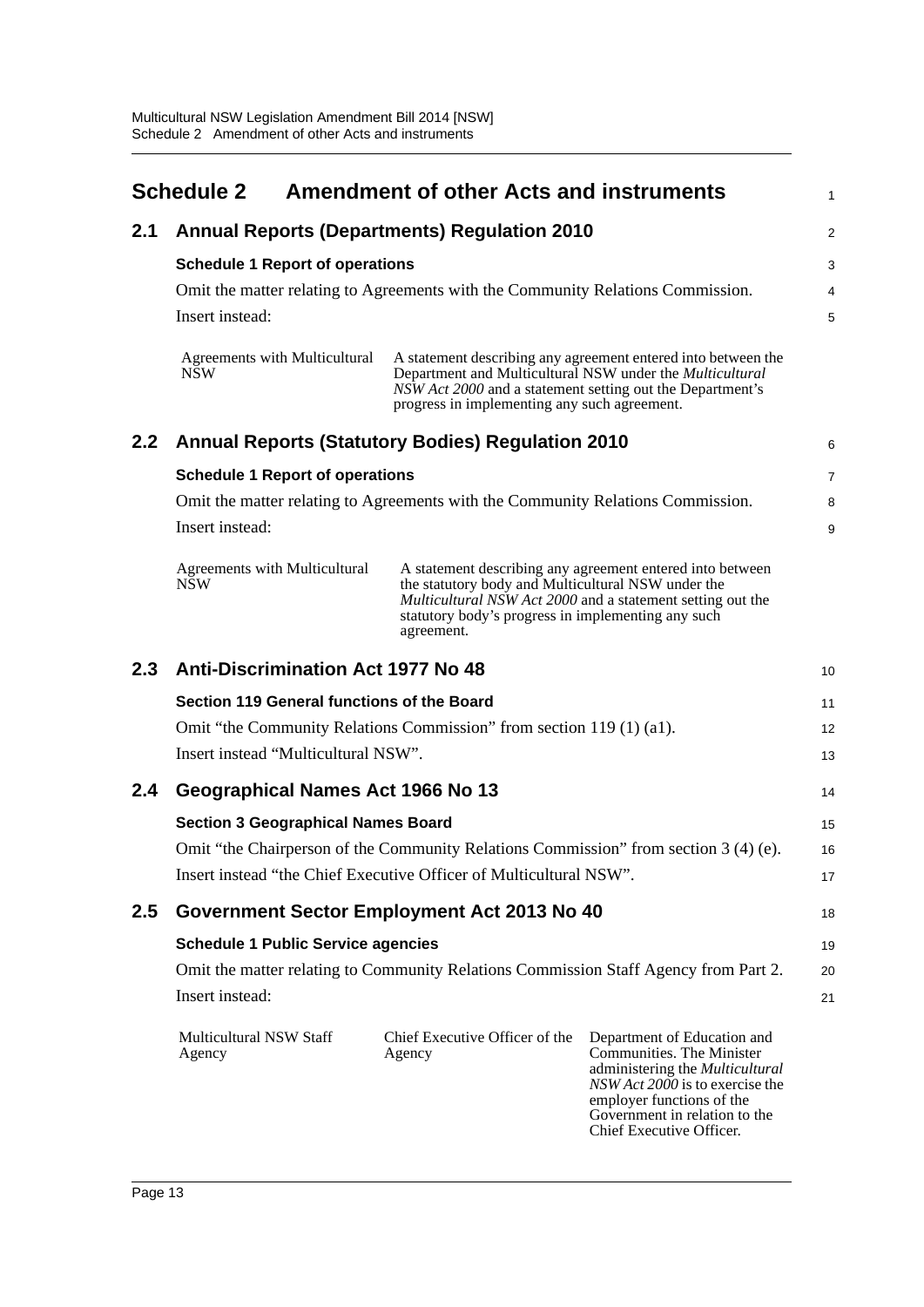| 2.6   | Health Practitioner Regulation (Adoption of National Law) Act 2009<br><b>No 86</b>                                  | 1<br>2   |  |  |  |
|-------|---------------------------------------------------------------------------------------------------------------------|----------|--|--|--|
|       | Schedule 1 Modification of Health Practitioner Regulation National Law                                              | 3        |  |  |  |
|       | Omit "the Community Relations Commission" from clause 3 (2) (d) of Schedule 5C<br>(as inserted by Schedule 1 [25]). | 4<br>5   |  |  |  |
|       | Insert instead "Multicultural NSW".                                                                                 | 6        |  |  |  |
| 2.7   | <b>Health Practitioner Regulation (New South Wales) Regulation 2010</b>                                             | 7        |  |  |  |
|       | <b>Schedule 1A Membership of relevant Councils</b>                                                                  | 8        |  |  |  |
|       | Omit "the Community Relations Commission" from clause 3 (2) (c).                                                    | 9        |  |  |  |
|       | Insert instead "Multicultural NSW".                                                                                 | 10       |  |  |  |
| 2.8   | <b>Health Records and Information Privacy Act 2002 No 71</b>                                                        |          |  |  |  |
|       | Section 17A Exemption for certain translation services                                                              | 12       |  |  |  |
|       | Omit "the Community Relations Commission" and "the Commission" wherever occurring.                                  | 13       |  |  |  |
|       | Insert instead "Multicultural NSW".                                                                                 | 14       |  |  |  |
| 2.9   | <b>Local Government Act 1993 No 30</b>                                                                              | 15       |  |  |  |
| [1]   | Section 8 The council's charter                                                                                     | 16       |  |  |  |
|       | Omit "principles of multiculturalism" from section 8 (1).                                                           | 17       |  |  |  |
|       | Insert instead "multicultural principles".                                                                          | 18       |  |  |  |
| $[2]$ | <b>Dictionary</b>                                                                                                   | 19       |  |  |  |
|       | Omit the definition of <i>principles of multiculturalism</i> .                                                      | 20       |  |  |  |
|       | Insert in alphabetical order:                                                                                       | 21       |  |  |  |
|       | <i>multicultural principles</i> means the principles set out in section 3 of the<br>Multicultural NSW Act 2000.     | 22<br>23 |  |  |  |
|       | 2.10 Lord Howe Island Act 1953 No 39                                                                                | 24       |  |  |  |
|       | <b>Section 5 Board's charter</b>                                                                                    | 25       |  |  |  |
|       | Omit "principles of multiculturalism" from section $5(1)(c)$ .                                                      | 26       |  |  |  |
|       | Insert instead "multicultural principles".                                                                          | 27       |  |  |  |
|       | 2.11 Privacy and Personal Information Protection Act 1998 No 133                                                    |          |  |  |  |
|       | <b>Section 28 Other exemptions</b>                                                                                  |          |  |  |  |
|       | Omit "the Community Relations Commission" and "the Commission" wherever occurring<br>in section $28(2)$ .           |          |  |  |  |
|       | Insert instead "Multicultural NSW".                                                                                 | 32       |  |  |  |